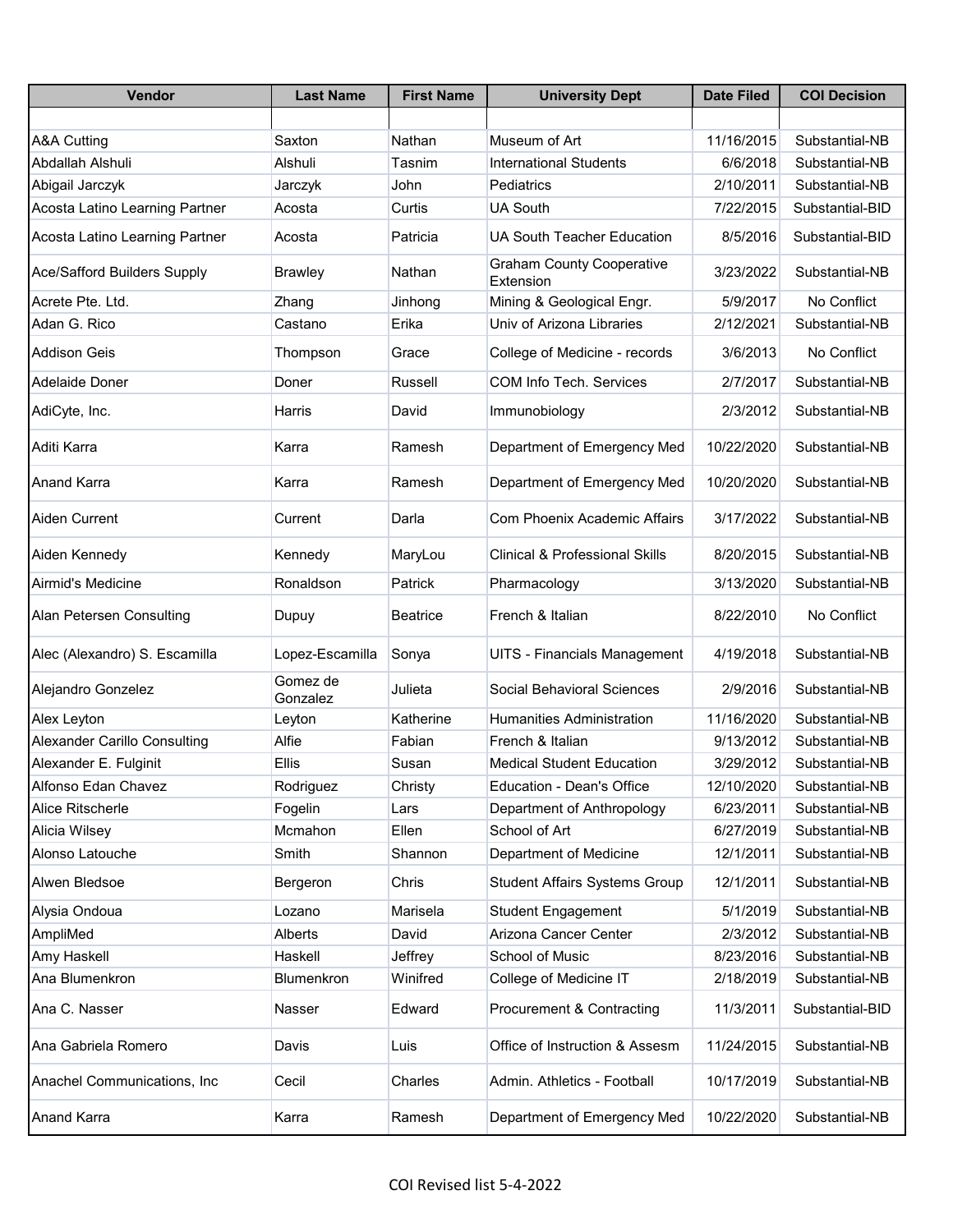| Andie Zelnio Design, LLC         | Zelnio          | Debra     | Arizona State Museum                | 11/14/2016 | Substantial-NB  |
|----------------------------------|-----------------|-----------|-------------------------------------|------------|-----------------|
| Andrea Blumenkron                | Blumenkron      | Winifred  | College of Medicine IT              | 2/18/2015  | Substantial-NB  |
| Andrea Gerlak                    | Clemens         | Conrad    | Pediatrics                          | 11/16/2012 | Substantial-NB  |
| Andrea Thomas                    | Miller          | Olivia    | Museum of Art                       | 11/15/2016 | Substantial-NB  |
| Andres Lopez                     | Lopez           | Teddy     | <b>Humanities Administration</b>    | 9/5/2008   | Substantial-NB  |
| <b>Andrew Kensett</b>            | Gohlke          | Frank     | School of Art                       | 10/8/2015  | Substantial-NB  |
| Andrew Wedel                     | Wedel           | Andrew    | Department of Linguistics           | 2/24/2010  | Substantial-BID |
| Angelina Lin Hannum              | <b>Macinnis</b> | Charlotte | <b>UA Global</b>                    | 10/2/2019  | No Conflict     |
| Aqualung Therapeutics Corp.      | Chiang          | Sara      | Medicine                            | 8/28/2017  | Substantial-NB  |
| Aqualung Therapeutics Corp.      | Garcia          | Joe       | Medicine                            | 8/28/2017  | Substantial-NB  |
| Araca, Inc.                      | Philipossian    | Ara       | Chemical & Environmental Engr       | 12/22/2011 | Substantial-NB  |
| Architectural Design Associate   | Miceli          | Mark      | <b>UA Presents</b>                  | 4/17/2009  | Substantial-NB  |
| Arizona Center on Aging          | Mohler          | Martha    | Medicine                            | 11/5/2013  | Substantial-NB  |
| Arizona Health Sciences Center   | Hennemeyer      | Charles   | Medical Imaging                     | 5/8/2017   | Substantial-NB  |
| Arman Zarei                      | Zarei           | Ariyan    | <b>Computer Science</b>             | 8/10/2021  | Substantial-NB  |
| Art padilla                      | Lunsford        | Laura     | University of Arizona South         | 4/22/2016  | Substantial-NB  |
| Artifact Dance Project           | Hancock         | Jory      | School of Dance                     | 8/1/2012   | Substantial-NB  |
| <b>Artifact Dance Project</b>    | Lowe            | Melissa   | School of Dance                     | 7/27/2012  | Substantial-NB  |
| Ascending Node Technologies, LLC | Hergenrother    | Carl      | Lunar & Planetary Lab               | 4/28/2020  | Substantial-NB  |
| Ascending Node Technologies, LLC | Kidd            | John      | Lunar & Planetary Lab               | 4/29/2020  | Substantial-NB  |
| Ashley Ailene Photography, LLC   | Scott           | Ashley    | <b>FS Administration</b>            | 3/26/2021  | Substantial-NB  |
| <b>Ashley Marie Garrett</b>      | Garrett         | Denise    | <b>AHS Continuing Medical Ed</b>    | 2/11/2020  | Substantial-NB  |
| Atmosphere Commercial Interiors  | Schwartz        | Rebecca   | <b>University Animal Care</b>       | 6/9/2020   | Remote          |
| Augmented Vision Inc             | Hua             | Hong      | <b>College of Optical Sciences</b>  | 4/1/2014   | Substantial-NB  |
| Auxilium Technology Group, LLC   | Momayez         | Moe       | Mining & Geological Engr            | 4/24/2020  | Substantial-NB  |
| Auxilium Technology Group, LLC   | Gervasio        | Dominic   | Chemical & Environmental<br>Engr.   | 4/27/2020  | Substantial-NB  |
| Auxilium Technology Group, LLC   | Lee             | Jaeheon   | Mining & Geological Engr            | 4/25/2020  | Substantial-NB  |
| Auxillium Technology Group, LLC  | Lee             | Jaeheon   | Mining and Geological Engineer      | 4/25/2020  | Substantial-NB  |
| Auxillium Technology Group, LLC  | Li              | Peiwen    | Aerospace & Mechanical Engr         | 4/9/2021   | Substantail-NB  |
| Avanisha Timsina                 | Sherchand       | Bhavana   | <b>COM Info Technology Services</b> | 2/14/2017  | Substantial-NB  |
| Avanisha Timsina                 | Timsina         | Jayaram   | Institutional IT Applications       | 2/11/2017  | Substantial-NB  |
| Avery Therapeutics Inc           | Daugherty       | Sherry    | College of Medicine                 | 10/30/2018 | Substantial-NB  |
| Avery Therapeutics Inc           | Goldman         | Steven    | Sarver Heart Center                 | 5/2/2018   | Substantial-NB  |
| Avery Therapeutics Inc           | Koevary         | Jen       | <b>Biomedical Engineering</b>       | 5/2/2018   | Substantial-NB  |
| Avery Therapeutics Inc           | Lancaster       | Jordan    | Sarver Heart Center                 | 5/2/2018   | Substantial-NB  |
| Az FineArc, LLC                  | Kyle            | Clayton   | <b>Steward Observatory</b>          | 8/10/2017  | Substantial-NB  |
| AZTERA, LLC                      | Lozano          | Guadalupe | Mathematics                         | 3/15/2011  | Substantial-NB  |
| Barbra Quade                     | Quade           | Jay       | Geosciences                         | 10/1/2007  | Substantial-NB  |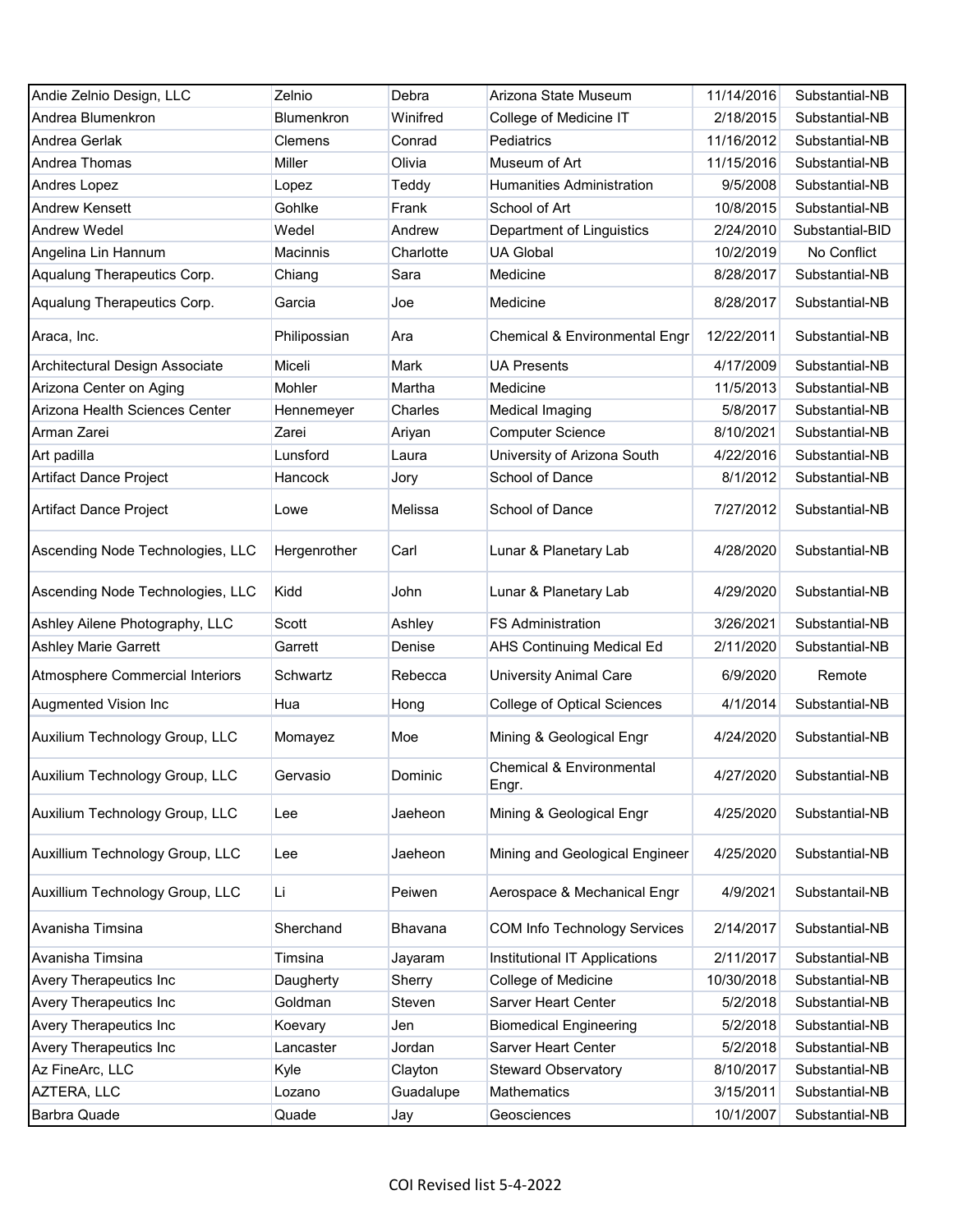| <b>Beata Wehr</b>                          | Wehr                | Jan       | Mathematics                                  | 11/23/2010 | Substantial-NB  |
|--------------------------------------------|---------------------|-----------|----------------------------------------------|------------|-----------------|
| <b>Belmar Apartments</b>                   | Plassmann           | Joseph    | <b>Planetary Sciences</b>                    | 2/8/2010   | Substantial-BID |
| Benjamin Roy Willis                        | Willis              | Wayne     | Medicine                                     | 9/15/2015  | Substantial-NB  |
| Benjamin Vogel Architect, LLC              | Vogel               | Rosa      | Senior VP Health Sciences                    | 6/28/2018  | Substantial-NB  |
| Berkeley Ultrasound Inc                    | Hameroff            | Stuart    | Arizona Health Sciences Center               | 1/18/2017  | Substantial-NB  |
| <b>Bernice Shone</b>                       | Teufel-Shone        | Nicolette | <b>Health Promotion Sciences</b>             | 6/16/2010  | Substantial-NB  |
| <b>BG Networks, Inc</b>                    | Lysecky             | Roman     | Electrical & Computer Engineer               | 7/10/2021  | Substantial-NB  |
| <b>BG Networks, Inc</b>                    | Rozenbilt           | Jerzy     | Electrical & Computer Engineer               | 7/10/2021  | Substantial-NB  |
| Blue Crow Studio/ BC Fabricati             | Merrill             | Robert    | Safford Agricultural Center                  | 6/17/2014  | Substantial-NB  |
| Boelts Design Inc.                         | Boelts              | Jackson   | School of Art VisCom Program                 | 3/15/2011  | Substantial-NB  |
| <b>Brad Lancaster</b>                      | Nakano              | Chieko    | <b>East Asian Studies</b>                    | 2/6/2022   | Substantial-NB  |
| <b>Bradley Lawrence</b>                    | Lawrence            | John      | Arizona Center Integrative Med               | 12/5/2013  | Substantial-NB  |
| <b>Bradley Lawrence</b>                    | Lawrence            | John      | AZ Center for Integrative Med                | 12/5/2013  | Substantial-NB  |
| <b>Brain for Hire-Richard Wallat</b>       | Wright              | Anne      | <b>Department of Pediatrics</b>              | 12/1/2011  | Substantial-BID |
| Brenda Martinez Ugalde                     | Ugalde              | Fernando  | <b>UAPD</b>                                  | 5/31/2012  | Substantial-NB  |
| Brennan Kennedy                            | Kennedy             | MaryLou   | <b>Clinical &amp; Professional Skills</b>    | 8/20/2015  | Substantial-NB  |
| <b>Brian Dryden</b>                        | Dryden              | Melissa   | Planning Design & Construction               | 8/14/2020  | Substantial-NB  |
| <b>Brian Powell</b>                        | Carter              | Leza      | Pima County Office                           | 4/28/2017  | Substantial-NB  |
| Bright Rock Path, LLC                      | Patek               | Renata    | <b>BIO5</b> Institute                        | 9/11/2019  | Substantial-NB  |
| <b>BrioBiotech LLC</b>                     | Dhar                | Arun      | <b>ACBS</b>                                  | 6/16/2017  | Substantial-NB  |
| <b>Brittani Janae Phillips</b>             | Phillips            | Jana      | School of Information                        | 6/19/2017  | Substantial-NB  |
| <b>Brittany Piihl</b>                      | Piihl               | Michele   | Speech Language & Hearing                    | 6/28/2012  | Substantial-NB  |
| Bryan K. Haaheim                           | Haaheim             | Evelyn    | Senior VP Health Sciences                    | 5/7/2019   | Substantial-NB  |
| <b>Bryan Rosenbaum</b>                     | Ramon               | Jaynelle  | Alumni Association                           | 1/21/2014  | Substantial-NB  |
| <b>BWS Architects</b>                      | Johnson             | Debra     | Planning Design & Construction               | 7/22/2015  | Substantial-NB  |
| Caltrode, Inc                              | Gervasio            | Dominic   | <b>Chemical &amp; Environmental</b><br>Engr. | 11/19/2020 | Substantial-NB  |
| Camino Verde Permaculture<br>Services, LLC | Citlalcoatl         | Jessica   | Pima County Office                           | 11/30/2020 | Substantial-NB  |
| Cancer Technologies, Inc.                  | <b>Alberts</b>      | David     | Arizona Cancer Center                        | 2/3/2012   | Substantial-NB  |
| Candice Burruel                            | <b>Burruel</b>      | Cassie    | Pima County Cooperative Ext                  | 10/23/2015 | Substantial-NB  |
| Cannon Family Chuckwagon                   | Cannon              | Keith     | V Bar V Ranch                                | 7/28/2011  | Substantial-BID |
| Canvas & Cakes - Mary Graham               | Graham              | James     | Administration, Athletics                    | 2/8/2021   | Substantial-NB  |
| Carl L Marcum                              | Ugalde              | Mario     | <b>FM-Operation Svcs</b>                     | 10/28/2021 | Substantial-NB  |
| Carlos David Mogollon                      | Mogollon            | Abby      | <b>UA Press</b>                              | 6/17/2010  | Substantial-NB  |
| Carlos Islas Hidalgo                       | Zapien-Hidalgo      | Alejandra | Ofice of Diversity & Inclusion               | 4/22/2014  | Substantial-NB  |
| Carlos Terrazas                            | Terrazas            | Ana Luisa | College of Education                         | 11/5/2009  | Substantial-NB  |
| Carolina Munoz-Solano                      | Andrade-<br>Sanchez | Pedro     | Maricopa Agricultural Center                 | 5/17/2010  | Substantial-NB  |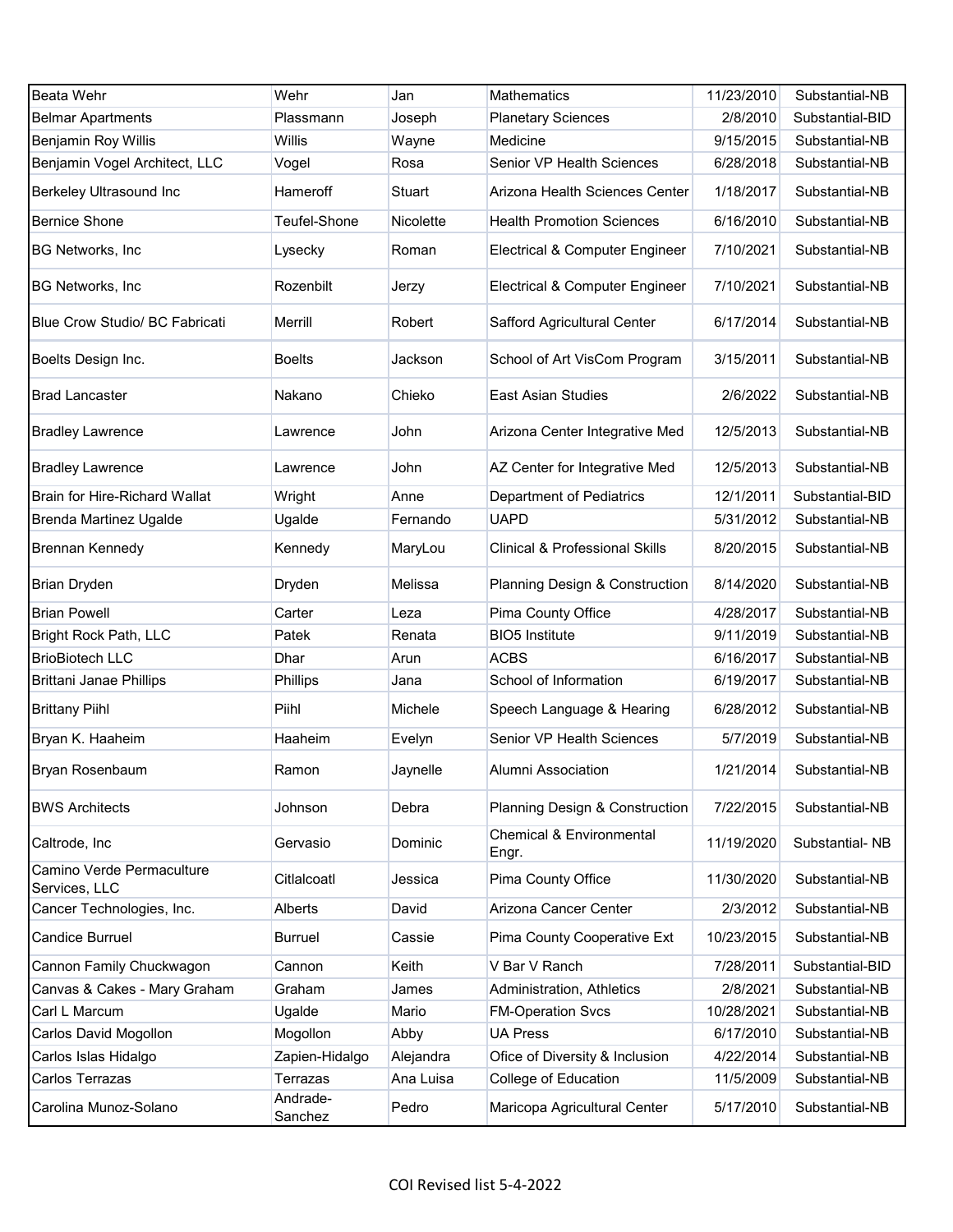| <b>Caroline Pechuzal</b>                  | Pechuzal              | Emilie          | College of Education                         | 4/24/2016  | Substantial-NB  |
|-------------------------------------------|-----------------------|-----------------|----------------------------------------------|------------|-----------------|
| Casey Sapio                               | Sapio                 | Casey           | <b>Curricular Affairs</b>                    | 4/5/2017   | Substantial-NB  |
| Cassandra Peel                            | Peel                  | Diana           | <b>Educational Policy Studies Pra</b>        | 10/23/2018 | Substantial-NB  |
| Cassie Van Gelder                         | Van Gelder            | Cassie          | School of Music                              | 10/27/2010 | Substantial-BID |
| Catherine Yslas                           | Lanza                 | Robert          | Family & Consumer Sciences                   | 12/22/2010 | Substantial-NB  |
| Cathy Sweeney                             | Sweeney               | Kelly           | Disability & Psychoeducational               | 6/8/2012   | Substantial-NB  |
| CDO Ventures, LLC                         | Neter                 | Richard         | Biosphere 2                                  | 9/30/2021  | Substantial-NB  |
| CDO Ventures, LLC                         | Reddin                | Clark           | Arizona Institutes for Resilience            | 9/30/2021  | Substantial-NB  |
| CDO Ventures, LLC                         | Bannon                | Christopher     | Biosphere 2                                  | 9/30/2021  | Substantial-NB  |
| Chad S. Marchand                          | Sandoval-<br>Marchand | Elizabeth       | Department f Psychology                      | 3/12/2012  | No Conflict     |
| Charlene Fregosi                          | Fregosi               | Ralph           | Physiology                                   | 11/10/2015 | Substantial-NB  |
| <b>Charlie Salt</b>                       | Salt                  | <b>IngriQue</b> | <b>Teaching Learning Sociocult</b>           | 9/3/2020   | Substantial-NB  |
| Charles Campbell II                       | Elizabeth             | Campbell        | <b>Emergency Medicine</b>                    | 2/3/2022   | Substantial-NB  |
| Chelsea Mooser Confalone                  | Kralovec              | Henrietta       | College of Education                         | 7/21/2021  | Substantial-NB  |
| Cheryl Newton                             | Newton                | Kim             | School of Journalism                         | 5/22/2013  | Substantial-NB  |
| Chris Todd Horne                          | Horne                 | Chris           | <b>Steward Observatory</b>                   | 11/23/2009 | Substantial-BID |
| Christina L. Jarvis                       | Munro                 | Martin          | Laboratory of Tree-Ring Resear               | 12/21/2011 | Substantial-NB  |
| <b>Christine Hubbard</b>                  | Hubbard               | Eric            | School of Architecture                       | 10/29/2019 | Substantial-NB  |
| Christopher Brinton dba Bee Bustin<br>LLC | <b>Brinton</b>        | Melinda         | Administration, Athletics                    | 3/19/2019  | Substantial-NB  |
| <b>Christopher Compton</b>                | Dyke-Compton          | Tamara          | <b>UA Dance Department</b>                   | 3/26/2013  | Substantial-NB  |
| <b>Christopher Merle</b>                  | Tatum                 | Melissa         | College of Law                               | 3/12/2012  | Substantial-NB  |
| Christopher Montoya                       | Urzua-Montaya         | Miriam          | Spanish & Portuguese                         | 2/28/2019  | Substantial-NB  |
| Christopher R. Campos                     | Nanez                 | Patricia        | Parking & Transportation                     | 1/24/2011  | Substantial-NB  |
| Christopher Wagner                        | Kaliszewski           | Larissa         | Human Resources                              | 2/5/2019   | Substantial-NB  |
| Chuck Hawk's Auto & Performance           | Hawk                  | Cynthia         | <b>UA Bookstore</b>                          | 5/1/2012   | Substantial-BID |
| <b>Circuit Graphics</b>                   | Kingston              | Robert          | <b>Optical Sciences</b>                      | 5/15/1984  | Substantial-BID |
| Claire Elise Hancock                      | Hancock               | Jory            | School of Dance                              | 10/6/2011  | Substantial-NB  |
| Claire Elise Hancock                      | Lowe                  | Melissa         | School of Dance                              | 10/6/2011  | Substantial-NB  |
| Claudia Yvette Davila                     | Davila                | Claudia         | <b>Presidential Events</b>                   | 4/22/2019  | Substantial-BID |
| Clean Earth Tech., LLC                    | Minkyu                | Kim             | Materials Science & Engr.                    | 2/5/2019   | Substantial-NB  |
| Clear Skies Astronomy, LLC                | <b>Block</b>          | Adam            | Astronomy/Steward<br>Observatory             | 8/24/2019  | Substantial-NB  |
| <b>Clinuvel Pharmaceuticals LTD</b>       | Alberts               | David           | Arizona Cancer Center                        | 2/3/2012   | Substantial-NB  |
| CMLaser Technologies, Inc                 | Peyghambarian         | Nasser          | <b>Optical Sciences</b>                      | 3/30/2020  | Substantial-NB  |
| CMLaser Technologies, Inc                 | Zhu                   | Xiushan         | College of Optical Sciences                  | 3/30/2020  | Substantial-NB  |
| Cochise County Health Depart.             | Arora                 | Mona            | <b>Community Environment &amp;</b><br>Policy | 7/28/2011  | Substantial-NB  |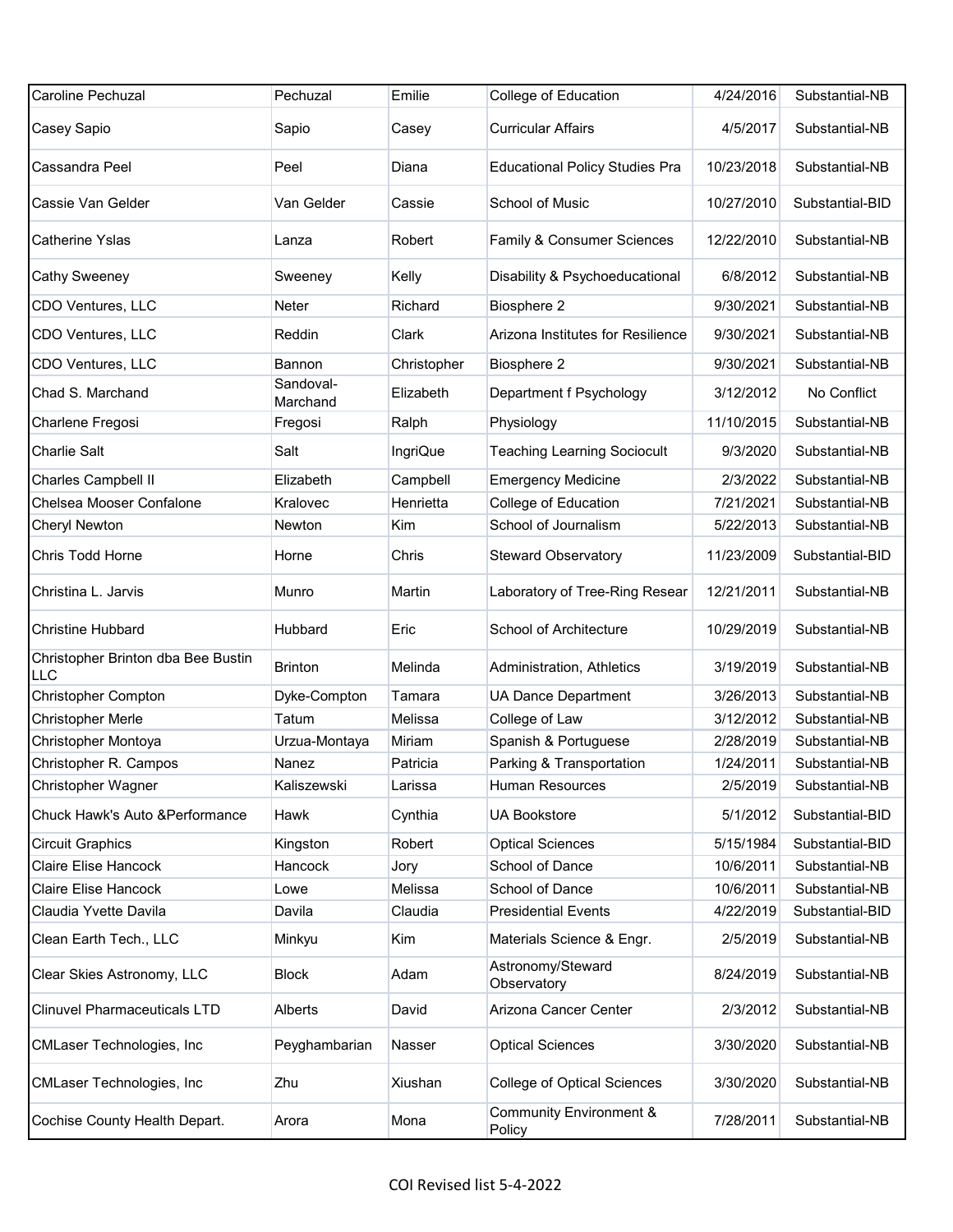| Codelucida, LLC                     | Vasic           | Bane         | <b>ECE</b>                                   | 11/8/2012  | Substantial-NB |
|-------------------------------------|-----------------|--------------|----------------------------------------------|------------|----------------|
| Cody Murdock                        | Murdock         | Dusty        | Greenlee Country Coop Ext.                   | 6/3/2009   | Substantial-NB |
| Computer Care & Repair              | Heiman          | Arleen       | College of Medicine FCM Dept.                | 2/3/2012   | Substantial-NB |
| Connor Hogan                        | Hogan           | <b>Beth</b>  | <b>COM Phoenix Clinical Skills</b>           | 1/23/2019  | Substantial-NB |
| Copper State Auctions, LLC          | Stimson         | Tierra       | University of Arizona South                  | 9/10/2019  | Substantial-NB |
| Corea Therapeutics, LLC             | <b>Bull</b>     | David        | Cardiothoracic Surgery                       | 10/3/2019  | Substantial-NB |
| Corea Therapeutics, LLC             | Won             | Youngwood    | Surgery                                      | 7/24/2019  | Substantial-NB |
| Corea Therapeutucs Holdings, Inc    | Lee             | Daniel       | Surgery                                      | 9/27/2019  | Substantial-NB |
| <b>Corporate Specialities</b>       | <b>Bailey</b>   | Jennifer     | Development, College of SBS                  | 8/22/2011  | Substantial-NB |
| Creative Spirit, LLC                | Gorin           | Spencer      | <b>HPPS</b>                                  | 12/7/2015  | Substantial-NB |
| Cristina Maldonado                  | Cruz            | Lupita       | Southwest Center/Journal of<br>SW            | 9/1/2004   | Substantial-NB |
| Curtis Mason                        | Mason           | Candice      | Arizona Cancer Center                        | 6/27/2011  | Substantial-NB |
| <b>Custom Air Solutions</b>         | Duron           | Ralph        | <b>Facilities Management</b>                 | 7/21/2003  | Substantial-NB |
| <b>Custom Air Solutions</b>         | <b>Mikitish</b> | <b>Steve</b> | <b>Facilities Management</b>                 | 7/21/2003  | Substantial-NB |
| <b>Custom Air Solutions</b>         | Quihuis         | Jimmy        | <b>Facilities Management</b>                 | 7/21/2003  | Substantial-NB |
| Custos Fratris, LLC                 | <b>Burgess</b>  | Jefferey     | <b>Community Environment &amp;</b><br>Policy | 8/31/2015  | No Conflict    |
| Cy Edgar Keener                     | Eldenburg       | Leslie       | Dean's Office                                | 4/22/2010  | Substantial-NB |
| Cynthia DeLaRosa                    | Lopez           | Alicia       | Graduate Interdisciplinary Pro               | 10/30/2014 | Substantial-NB |
| Cynthia Duggan                      | Duggan          | Christopher  | Aerospace & Mechanical Engr                  | 7/31/2017  | Substantial-NB |
| Dalysite Design                     | Daly            | Kimberly     | CALS Comm. And<br>Technologies               | 3/27/2017  | Substantial-NB |
| Dan Carr                            | Schaefer        | Debbie       | Veterinary Science & Microbio                | 2/3/2012   | Substantial-NB |
| Dan Pennington                      | Greeno          | Carolyne     | Pima County Cooperative Ext                  | 6/15/2010  | Substantial-NB |
| Dana Silva                          | Silva           | Rodrigo      | Public Health Prac. & Trans.                 | 6/23/2017  | Substantial-NB |
| Daniel Ravia                        | Ravia           | Jennifer     | <b>Nutritional Sciences</b>                  | 2/25/2014  | Substantial-NB |
| Daniel Saxton                       | Saxton          | Nathan       | Museum of Art                                | 11/16/2015 | Substantial-NB |
| Daniel's Moving and Storage         | Percy           | Robert II    | Administration, Athletics                    | 9/4/2018   | No Conflict    |
| Dao's Investment, Inc.              | Dao             | Cac          | Civil Engr. & Engr. Mechanics                | 9/26/2012  | Substantial-NB |
| Darya Pharmaceutical LC             | Daryaei         | lman         | Chemistry & Biochemistry                     | 3/16/2020  | Substantial-NB |
| Data Driven Diagnostci Sciences Inc | Larson          | Michael      | Medical Imaging                              | 8/24/2020  | Substantial-NB |
| Dataware Ventures, LLC              | <b>Brucks</b>   | Merrie       | Marketing                                    | 5/16/2018  | Substantial-NB |
| Dataware Ventures, LLC              | Dicken          | Benjamin     | <b>Computer Science</b>                      | 5/30/2018  | Substantial-NB |
| Dataware Ventures, LLC              | Saumya          | Debray       | Computer science                             | 5/21/2018  | Substantial-NB |
| Dataware Ventures, LLC              | Sethi           | Ravi         | <b>Computer Science</b>                      | 5/15/2018  | Substantial-NB |
| David Correll                       | Correll         | Francine     | P.C. Cooperative Extension                   | 3/12/2012  | Substantial-NB |
| David Mandel                        | Fain            | Mindy        | Medicine                                     | 9/24/2016  | Substantial-NB |
| David Sharp                         | Sharp           | Rebecca      | <b>Computer Science</b>                      | 5/13/2016  | Substantial-NB |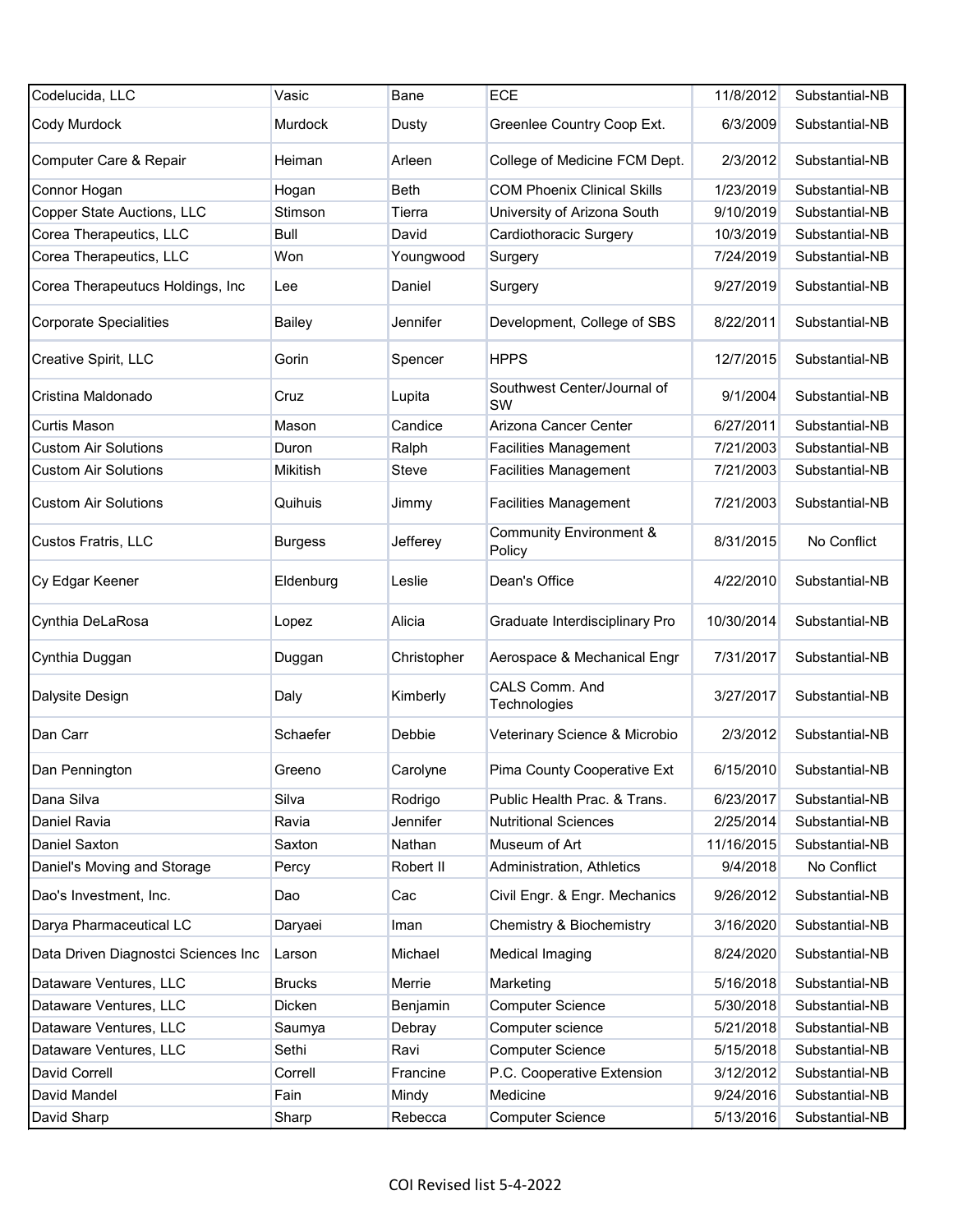| David W. Firsimmons                        | Dickinson     | Ellen          | <b>UA Bookstore</b>                       | 6/19/2012  | Substantial-NB  |
|--------------------------------------------|---------------|----------------|-------------------------------------------|------------|-----------------|
| Deborah A. Fields                          | McCarthy Jr   | Donald         | Astronomy                                 | 10/15/2014 | Substantial-NB  |
| DeepAnalytX, LLC                           | Furfaro       | Roberto        | Systems & Industrial Engineer             | 8/30/2017  | Substantial-NB  |
| Deirdre Hartman                            | Gordon        | Maria          | BIO <sub>5</sub>                          | 1/9/2013   | Substantial-NB  |
| Deirdre Hartman                            | Lewis         | Denise         | Medical Imaging                           | 9/17/2013  | Substantial-NB  |
| DermSpectra, LLC                           | Curiel        | Clara          | Dept. Medicine Dermatology                | 11/29/2012 | Substantial-NB  |
| Desert Beam Technologies                   | Fallahi       | Mahmoud        | <b>Optical Sciences</b>                   | 10/8/2015  | Substantial-NB  |
| Desert Beam Technologies                   | Moloney       | Jerome         | <b>Optical Sciences</b>                   | 10/8/2015  | Substantial-NB  |
| Desert Beam Technologies, LLC              | Koch          | Stephan        | <b>College of Optical Sciences</b>        | 10/2/2015  | Substantial-NB  |
| Desert Saber, LLC                          | <b>Brown</b>  | Leonard        | <b>Lowell Institute Mineral Res</b>       | 8/19/2017  | Substantial-NB  |
| Desert Saber, LLC                          | Peltier       | Michael        | <b>Lowell Institute Mineral Res</b>       | 8/30/2017  | Substantial-NB  |
| DesertDx, LLC.                             | Nelson        | Mark           | Pathology                                 | 12/11/2018 | Substantial-NB  |
| Desiree Mehr                               | Mehr          | <b>Brinton</b> | <b>Student Affairs</b>                    | 1/27/2013  | Substantial-NB  |
| Diane Weil                                 | Weil          | Andrew         | Center for Integrated Medicine            | 3/21/2018  | Substantial-NB  |
| Diego Aubort-Vasquez                       | Vasquez       | Marcela        | Center for Latin Amer Studies             | 8/16/2016  | Substantial-NB  |
| Dierdre Hartman                            | Gordon        | Maria          | Sr. VP Health Services                    | 12/3/2015  | No Conflict     |
| Dierdre Hartman                            | Lewis         | Denise         | <b>OSFA</b>                               | 12/3/2015  | No Conflict     |
| Discern Science International              | Nunamaker Jr  | Jay            | Center for the Magmt. Info.               | 3/12/2018  | Substantial-NB  |
| Dmetrix, Inc.                              | Weinstein     | Ronald         | Pathology                                 | 5/21/2009  | Substantial-NB  |
| Donna Bryson                               | Vold          | Jonelle        | Univ. Alumni & Development                | 8/19/2021  | Substantial-NB  |
| Donovan Kennedy                            | Kennedy       | MaryLou        | <b>Clinical &amp; Professional Skills</b> | 8/20/2015  | Substantial-NB  |
| Dos Vatos Productions                      | Jones         | John           | Social Behavioral Sciences                | 3/29/2010  | Substantial-NB  |
| Dr. Neil J Devereaux                       | Ramirez       | Christina      | English                                   | 12/10/2015 | Substnatial-NB  |
| Dr. Jana W. Cherrington                    | Cherrington   | Nathan         | Pharmacology & Toxicology                 | 1/15/2008  | Substantial-NB  |
| Drew Yaussy                                | Yaussy        | Carolyn        | Arizona Public Media                      | 10/27/2020 | Substantial-NB  |
| E.C. Promotions, Janet Harvey              | Harvey        | Fredrick       | <b>ICA</b>                                | 2/3/2012   | Substantial-BID |
| <b>EARDG Photonics, Inc.</b>               | Peyghambarian | Nasser         | <b>College of Optical Sciences</b>        | 6/7/2019   | Substantial-NB  |
| Eastern Arizona College Dining<br>Services | <b>Burge</b>  | Jonie          | Safford Agriculture Center                | 8/18/2020  | No Conflict     |
| Edge Readouts, LLC                         | Furenlid      | Lars           | Medical Imaging/Optical Sci               | 4/30/2019  | Substantial-NB  |
| <b>EJ's Creative Solutions</b>             | Johnson       | Paula          | <b>University Animal Care</b>             | 3/15/2016  | Substantial-NB  |
| Electrosonix, LLC                          | Witte         | Russell        | Medical Imaging                           | 10/29/2018 | Substantial-NB  |
| Elham Kazemi                               | Corella       | Arezu          | Admissions & New Student<br>Enrollment    | 7/8/2021   | Substantial-NB  |
| Elena Martin                               | <b>Bayly</b>  | Bruce          | <b>Mathematics</b>                        | 4/21/2011  | Substantial-NB  |
| Elena Martin                               | Martin        | Daniel         | University Libraries                      | 4/21/2011  | Substantial-NB  |
| Elena Martin                               | Martin        | Jennifer       | AZ Health Science Library                 | 10/28/2015 | Substantial-NB  |
| Elham Kazemi                               | Corella       | Arezu          | Admissions & New Student<br>Enrollment    | 6/24/2021  | Substantial-NB  |
| Elizabeth McDonald                         | McDonald      | Thomas         | Human Resources                           | 5/12/2015  | Substantial-NB  |
| <b>Elizabeth Starks</b>                    | <b>Starks</b> | Rachel         | <b>Udall Center</b>                       | 5/28/2015  | Substantial-NB  |
| <b>Elizabeth Thomas</b>                    | Thomas        | Joseph         | <b>Facilities Management</b>              | 6/29/2015  | No Conflict     |
| Embody Your Mind, LLC                      | Ranjbar       | Noshene        | Psychiatry                                | 3/17/2021  | Substantial-NB  |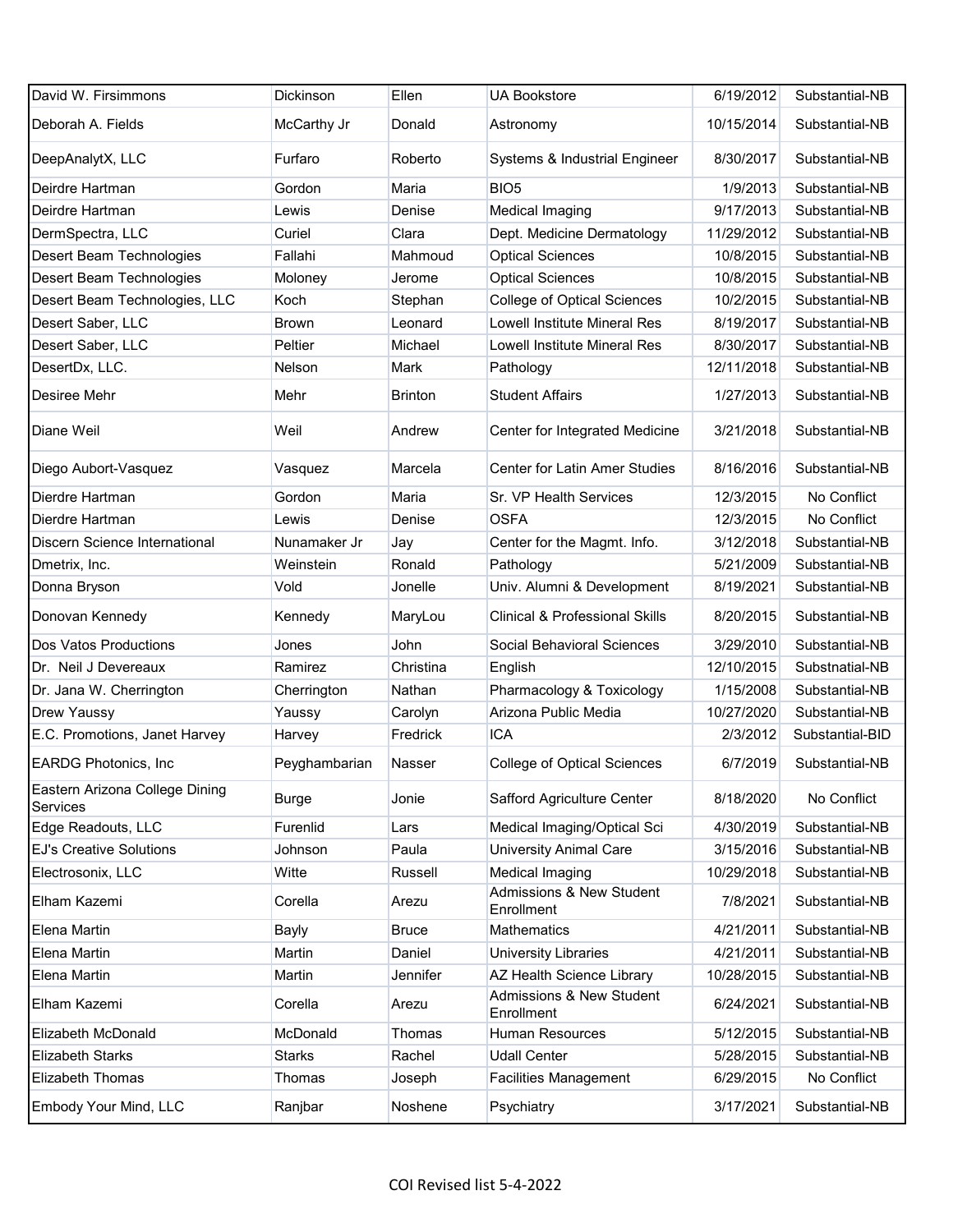| <b>Emily Washburne</b>               | Washburne    | James        | Hydrology & Water Resources          | 3/28/2016  | Substantial-NB  |
|--------------------------------------|--------------|--------------|--------------------------------------|------------|-----------------|
| Endoluminal Therapeutics Inc.        | Slepian      | Marvin       | Medicine/Server Heart Center         | 3/16/2018  | Substantial-NB  |
| England & Son Welding LLC            | <b>Burge</b> | Jonie        | Safford Agricultural Center          | 7/25/2012  | Substantial-NB  |
| England & Son Welding LLC            | <b>Burge</b> | Jonie        | Safford Agricultural Center          | 8/6/2015   | Substantial-NB  |
| <b>EP Elite Consulting</b>           | Granillo     | Alma Brenda  | Community Environment &<br>Policy    | 6/27/2011  | Substantial-NB  |
| Eric Tippeconnic                     | Fox          | Mary         | American Indian Studies              | 4/4/2019   | No Conflict     |
| Erin Coulter Riordan                 | Wilder       | Benjamin     | College of Science                   | 3/26/2019  | Substantial-NB  |
| Esatto Healthcare Corp.              | Quan         | Stuart       | Electrical & Computer Engineer       | 6/3/2019   | Substantial-NB  |
| Esatto Healthcare Corp.              | Roveda       | Janet        | Electrical & Computer Engineer       | 6/5/2019   | Substantial-NB  |
| Escarlan Garcia-Chavez               | Fike         | Elvira       | <b>Financial Services Office</b>     | 10/8/2015  | Substantial-NB  |
| Eva Sierra                           | Sierra       | <b>Elvis</b> | Police Department                    | 6/15/2021  | Substantial-NB  |
| <b>Evaluation Group for Analysis</b> | Figueredo    | Aurelio      | Psychology                           | 4/1/1993   | Remote          |
| Extreme CER-NANO, LLC, Technic       | Corral       | Erica        | Materials Science & Engr.            | 5/24/2018  | Substantial-NB  |
| FAKnostics, LLC                      | Marlowe      | Timothy      | <b>Internal Medicine</b>             | 5/17/2021  | Substantial-NB  |
| Fastlane Fabrication, LLC            | Hammond      | Lane         | Civil Arch Engr and Mech             | 5/4/2021   | Substantial-NB  |
| <b>Felip Gonzales</b>                | Gonzales     | Carlos       | Curriculum Affairs & Comm<br>Med     | 10/16/2019 | Substantial-NB  |
| Fertizona Thatcher, LLC              | Wright       | Zachary      | Safford Agricultural Center          | 10/7/2019  | Substantial-NB  |
| Fibronox                             | Hecker       | Louise       | Medicine                             | 4/6/2018   | Substantial-NB  |
| Fish Tail Technologies, LLC          | Flora        | Garrett      | Office of Instruction & Assesm       | 3/5/2017   | Substantial-NB  |
| <b>Fishing Cat Conservancy</b>       | Naidu        | Ashwin       | <b>School of Natural Resources</b>   | 7/10/2017  | Remote          |
| <b>Fishing Cat Conservancy</b>       | Vargas       | Karla        | <b>School of Natural Resources</b>   | 7/10/2017  | Remote          |
| FishTail Technologies, LLC           | Angeles      | Alexander    | <b>UITS-Administrative Computing</b> | 2/28/2017  | Substantial-NB  |
| FishTail Technologies, LLC           | <b>Baty</b>  | David        | <b>UITS-Administrative Computing</b> | 2/28/2017  | Substantial-NB  |
| FishTail Technologies, LLC           | Brokamp      | Adam         | Institutional IT Applications        | 2/28/2017  | Substantial-NB  |
| FishTail Technologies, LLC           | Bryant       | Mark         | Office of Instruction & Assesm       | 2/28/2017  | Substantial-NB  |
| FishTail Technologies, LLC           | Flora        | Garrett      | Office of Instruction & Assesm       | 3/5/2017   | Substantial-NB  |
| FishTail Technologies, LLC           | Timsina      | Jayaram      | Institutional IT Applications        | 2/28/2017  | Substantial-NB  |
| FishTail Tecnhologies, LLC           | Felix        | Mark         | Office of Instruction & Assesm       | 3/1/2017   | Substantial-NB  |
| <b>Fitbit</b>                        | Grandner     | Michael      | Psychiatry                           | 12/15/2017 | No Conflict     |
| Florence Hijazi                      | Hijazi       | Hassan       | Biosphere 2                          | 6/9/2010   | Substantial-NB  |
| Francis Larson Music, LLC            | Larson       | <b>Brett</b> | English                              | 12/22/2019 | Substantial-NB  |
| Francisco Romero                     | Nieves       | Sonia        | Health Sciences - Cancer<br>Center   | 4/8/2022   | Substantial-NB  |
| Frank Gohlke                         | Gohlke       | Frank        | Studio Art                           | 5/22/2012  | Substantial-BID |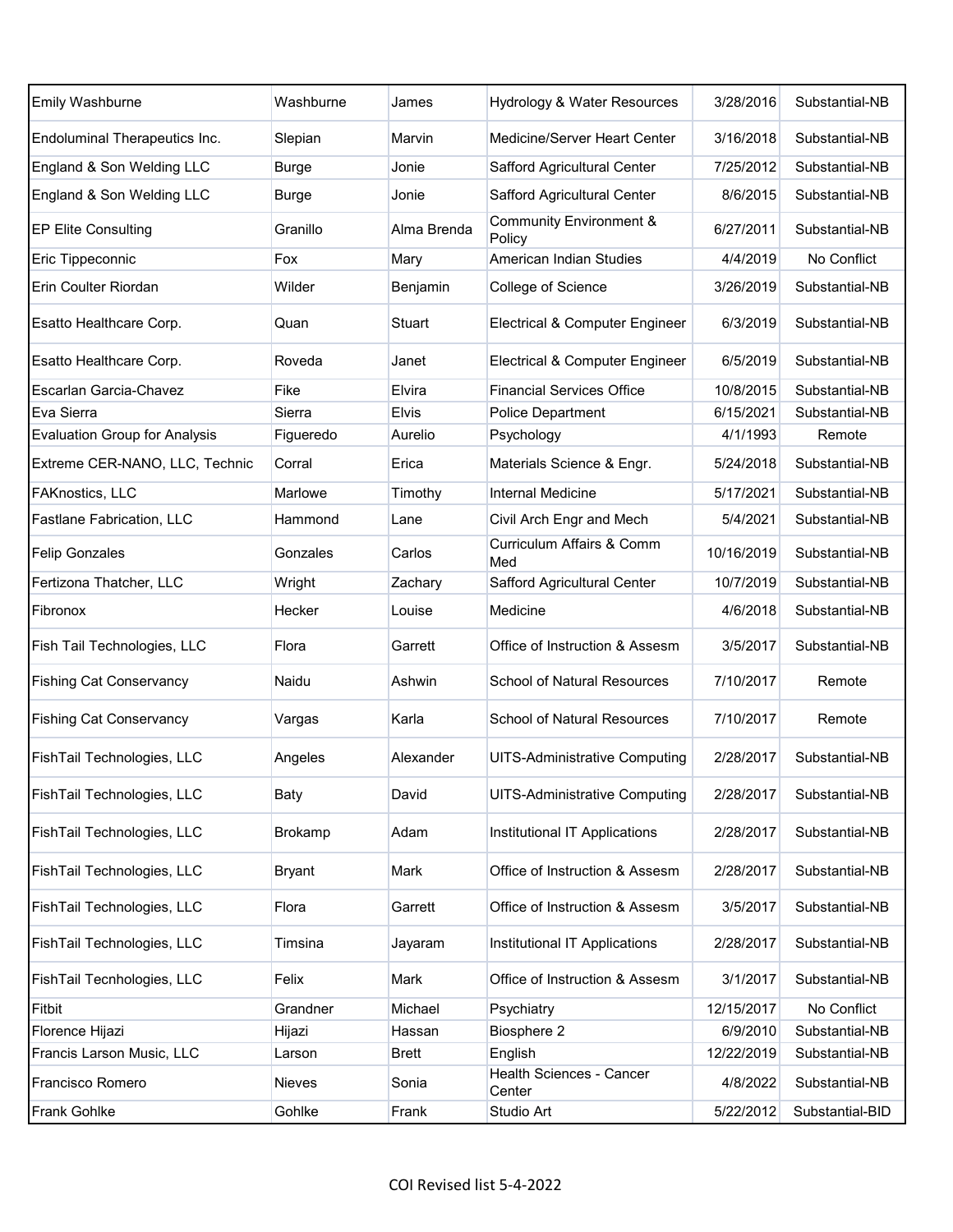| Frank Orozco                                | Villarreal      | Maurita        | <b>Disability Resource Center</b>   | 8/13/2015  | Substantial-NB  |
|---------------------------------------------|-----------------|----------------|-------------------------------------|------------|-----------------|
| FreeFall AeroSpace, LLC                     | Aykin           | Irmak          | Electrical & Computer Engineer      | 11/29/2018 | Substantial-NB  |
| FreeFall Aerospace, LLC                     | Krunz           | Marwan         | Electrical & Computer Engineer      | 12/2/2018  | Substantial-NB  |
| <b>Fresh Prints AZ</b>                      | Garcia          | Fermin         | <b>UITS</b>                         | 11/22/2013 | Substantial-BID |
| Galen Elliott McCaw dba Elliott Sound McCaw |                 | Galen          | Arizona Public Media                | 7/4/2018   | Substantial-BID |
| Gallo Quiroz Photography                    | Quiroz          | Alfred         | School of Art                       | 8/13/2015  | Substantial-NB  |
| <b>Gary Barnes</b>                          | Barnes          | Kimberly       | COPH Office of Student<br>Service   | 11/10/2016 | Substantial-NB  |
| Gary Neil Logan                             | Gilbert         | Matthew        | Social & Behavioral Sci. Admin      | 1/25/2021  | Substantial-NB  |
| Gary Woodard                                | Woodard         | Andrew         | SBSTech - Social & Behavioral       | 5/5/2017   | Substantial-NB  |
| Genealogy by Genetics Ltd.                  | Hammer          | Michael        | <b>BIO5</b> Institute               | 11/19/2020 | Substantial-NB  |
| GenetiRate 2                                | Renquist        | Benjamin       | <b>ACBS</b>                         | 4/23/2020  | Substantial-NB  |
| Genyous                                     | Alberts         | David          | Arizona Cancer Center               | 2/3/2012   | Substantial-NB  |
| George Georgiev                             | Georgiev        | Ivan           | Molecular and Cellular Biology      | 9/10/2014  | Substantial-NB  |
| George Hadeed, MD                           | Hadeed          | Mary           | College of Nursing                  | 2/1/2022   | Substantial-NB  |
| George Jenson                               | Casteix         | Jennifer       | Speech Language & Hearing           | 9/11/2009  | Substantial-NB  |
| Gerardo Monroy                              | Moore-Monroy    | Martha         | <b>Public Health Administration</b> | 8/3/2005   | Substantial-NB  |
| <b>GLHN Architects &amp; Engineers, Inc</b> | Moeller         | Theodore       | Civil & Architectural Engr.         | 1/1/2019   | Substantial-NB  |
| Grace E Torio                               | Torio           | Anne           | AZ Center for Integrative Med       | 11/26/2014 | Substantial-NB  |
| <b>Grafted Growers</b>                      | Jackson         | John           | Tech Launch Arizona                 | 10/19/2015 | Substantial-NB  |
| Gregory L. Monson                           | Monson          | Russell        | Ecology & Evolutionary Biology      | 8/28/2017  | Substantial-NB  |
| Guia, LLC                                   | Momayez         | Moe            | Mining & Geological Engr.           | 3/1/2017   | Substantial-NB  |
| Guillermo Escudero                          | Reyes-Escudero  | Veronica       | University Libraries                | 5/18/2008  | Substantial-NB  |
| <b>Hart Scientific Consulting</b>           | Hart            | Michael        | <b>Steward Observatory</b>          | 9/21/2010  | Substantial-NB  |
| HDR Inc                                     | Lansey          | Kevin          | Civil Architectural Mech Engr       | 11/28/2018 | Substantial-NB  |
| HealthAlytx, LLC dba ThrooHealt             | Jackson         | John           | <b>Health Sciences</b>              | 3/1/2018   | Substantial-NB  |
| HealthAlytx, LLC dba ThrooHealt             | Slepian         | Marvin         | College of Medicine                 | 3/1/2018   | Substantial-NB  |
| <b>Heather M Dreifuss</b>                   | <b>Dreifuss</b> | <b>Bradley</b> | <b>Emergency Medicine</b>           | 6/10/2014  | Substantial-NB  |
| <b>Heather Molitor</b>                      | Molitor         | Mark           | Surgery                             | 4/23/2008  | Substantial-NB  |
| Hector M. Juarez                            | Carlon          | Cecilia        | Disability & Psychoeducational      | 5/13/2010  | Substantial-NB  |
| Heeyoung Kim                                | Kim             | Daewook        | <b>College of Optical Sciences</b>  | 10/28/2019 | Substantial-NB  |
| Helen Shone                                 | Teufel-Shone    | Nicolette      | <b>Health Promotion Sciences</b>    | 6/16/2010  | Substantial-NB  |
| HexaFeast                                   | Davidowitz      | Goggy          | Entomology                          | 7/22/2020  | Substantial-NB  |
| <b>Hextek Corporation</b>                   | Parks           | Robert         | <b>Optical Sciences</b>             | 5/15/2012  | Substantial-NB  |
| <b>HK Associates</b>                        | Kothke          | Michael        | School of Architecture              | 3/13/2018  | Substantial-NB  |
| Hoptik-John Holcom                          | Holcomb         | Michael        | Radiology                           | 2/3/2012   | Substantial-NB  |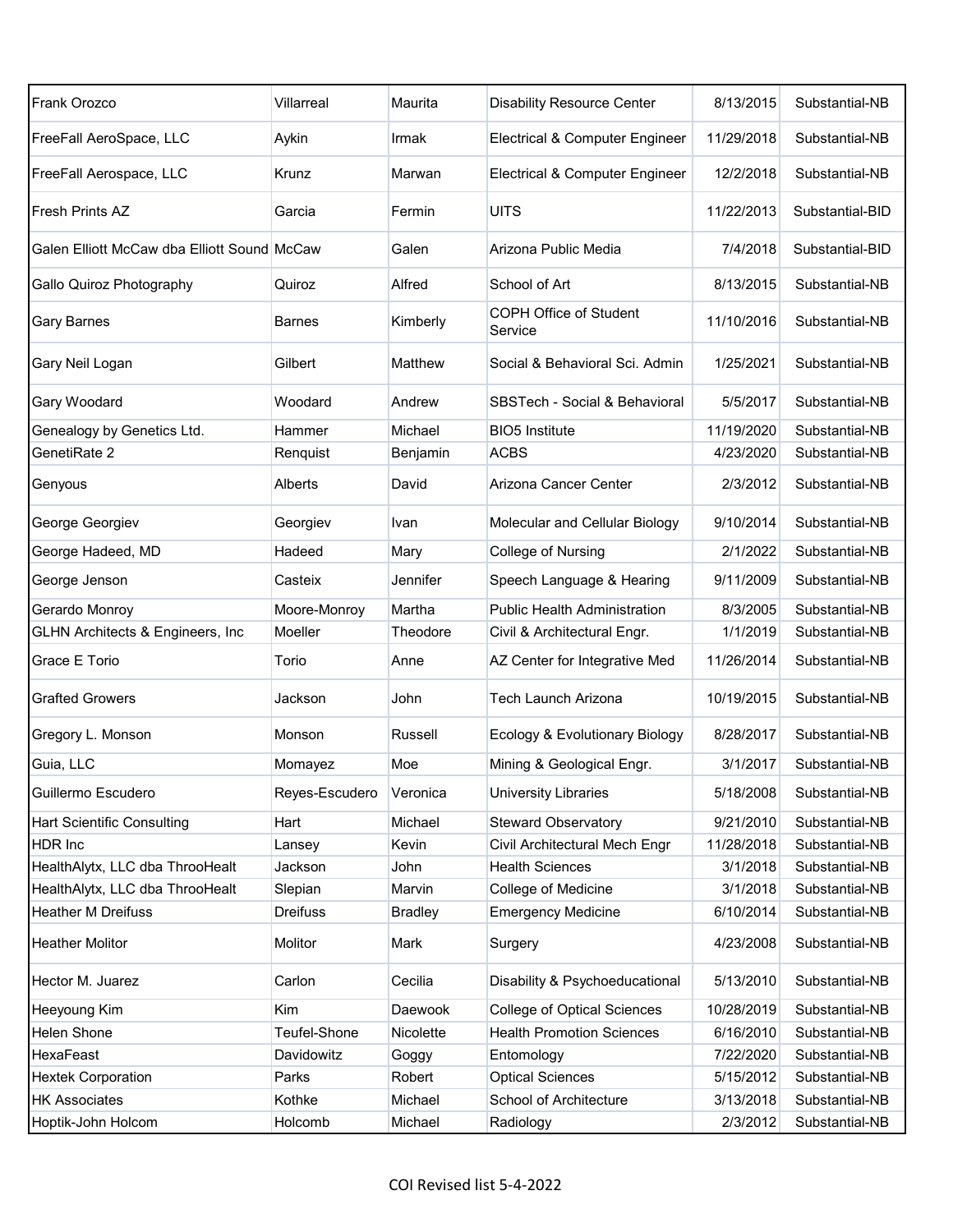| HOPTIK-John M. Holcomb               | Holcomb        | Mary               | AZ Health Science Library           | 12/21/2011 | Substantial-NB  |
|--------------------------------------|----------------|--------------------|-------------------------------------|------------|-----------------|
| House Hamilton Busins Grp. PLC       | Hamilton       | Allan              | Surgery                             | 3/26/2018  | Substantial-NB  |
| <b>Howard Grahn</b>                  | Woodhouse      | Elizabeth          | Institute of the Environment        | 3/5/2013   | Substantial-NB  |
| <b>Howling Mouse Productions</b>     | Mehr           | Nathan             | <b>College of Humanities</b>        | 3/5/2015   | Substantial-BID |
| I.B.M., Cassie Sherwood              | Wolf           | Christopher        | <b>Human Resources</b>              | 10/4/2011  | Substantial-NB  |
| iCrx, Inc                            | Peyghambarian  | Nasser             | College of Optical Sciences         | 6/7/2019   | Substantial-NB  |
| Illuminos Therapeutics, LLC          | Hulme          | Christopher        | Pharmacology & Toxicology           | 5/8/2017   | Substantial-NB  |
| Indigo Information Services          | Lauretta       | Dante              | <b>Planetary Sciences</b>           | 2/3/2012   | Substantial-NB  |
| Inner Heat Multimedia                | Bugaj          | Aaron              | Biosphere 2                         | 12/6/2021  | Substantial-BID |
| Innovative Energetics LLC            | Denton         | Bonner             | Chemistry & Biochemistry Sci        | 5/3/2017   | Substantial-NB  |
| Innovative Energetics, LLC           | Pyun           | Dong-Chul<br>Jeffr | Chemistry & Biochemistry            | 11/16/2012 | Substantial-NB  |
| Innovative Energetics, LLC           | Sperline       | Roger              | Chemistry & Biochemistry            | 11/16/2012 | Substantial-NB  |
| Intelico Therapeutics, LLC           | Chang          | Rui                | <b>UAHS Brain Science</b>           | 4/1/2019   | Substantial-NB  |
| Intergrative Health Specialists, LLC | Felix          | Paul               | <b>Campus Recreation</b>            | 4/30/2021  | Substantial-NB  |
| iOphthalmics, LLC                    | Fink           | Wolfgang           | Electrical & Computer Engineer      | 10/29/2019 | Substantial-NB  |
| iOphthalmics, LLC                    | Tarbell        | Mark               | Electrical & Computer Engineer      | 10/29/2019 | Substantial-NB  |
| Irma G. Denmara                      | Denmara        | Bianca             | Pediatrics                          | 2/8/2021   | Substantial-NB  |
| Isiah Romo                           | Romo           | Sabrina            | <b>COM Poenix</b>                   | 11/26/2014 | Substantial-NB  |
| <b>Itzel Rosales</b>                 | Flores-Aguirre | Marisol            | McGuire Cntr. Entrepreneurship      | 3/16/2021  | Substantial-NB  |
| Ivan T. Gachupin                     | Gachupin       | Francine           | Family & Community Medicine         | 3/21/2014  | Substantial-NB  |
| J. John Cohen                        | Cohen          | Zoe                | Department of Physiology            | 5/1/2012   | Substantial-NB  |
| Jacob Rippberger                     | Rippberger     | Tammie             | Department of Immunobiology         | 6/27/2011  | Substantial-NB  |
| Jacqueline Camacho                   | Camacho        | Eduardo            | Soil Water & Environmental Sci      | 10/5/2009  | No Conflict     |
| <b>Jamal Givens</b>                  | Givens         | Raquel             | College of Medicine Admin           | 7/7/2017   | Substantial-NB  |
| James Haley                          | Haley          | Wendy              | Soil Water & Environmental Sci      | 7/7/2015   | Substantial-NB  |
| James Simpson                        | Simpson        | Sarah              | Office of Admissions                | 8/28/2014  | Substantial-NB  |
| Jamie Morrison                       | Morrison       | Michael            | School Natural Resources/Envir      | 7/18/2011  | Substantial-NB  |
| Jan Schwartz                         | McDaniel       | Judith             | <b>Political Science</b>            | 8/13/2014  | Substantial-NB  |
| Jane Bendickson                      | Bendickson     | <b>Brett</b>       | <b>UITS</b>                         | 9/6/2017   | Substantial-NB  |
| Jane Hutchins                        | Angiulo        | Veltricia          | Anesthesiology                      | 4/8/2014   | Substantial-NB  |
| Janelle White                        | Guisto         | John               | <b>Emergency Medicine</b>           | 12/7/2016  | Substantial-NB  |
| Jasmine H. Chan                      | Lima           | Natzem             | College of Optical Sciences         | 4/17/2021  | Substantial-NB  |
| Jason Brown                          | Wilson         | Jeff               | Procurement & Contracting           | 5/6/2013   | Substantial-NB  |
| Jay Patel                            | Patel          | Palak              | <b>COM Phoenix Academic Affairs</b> | 2/13/2019  | No Conflict     |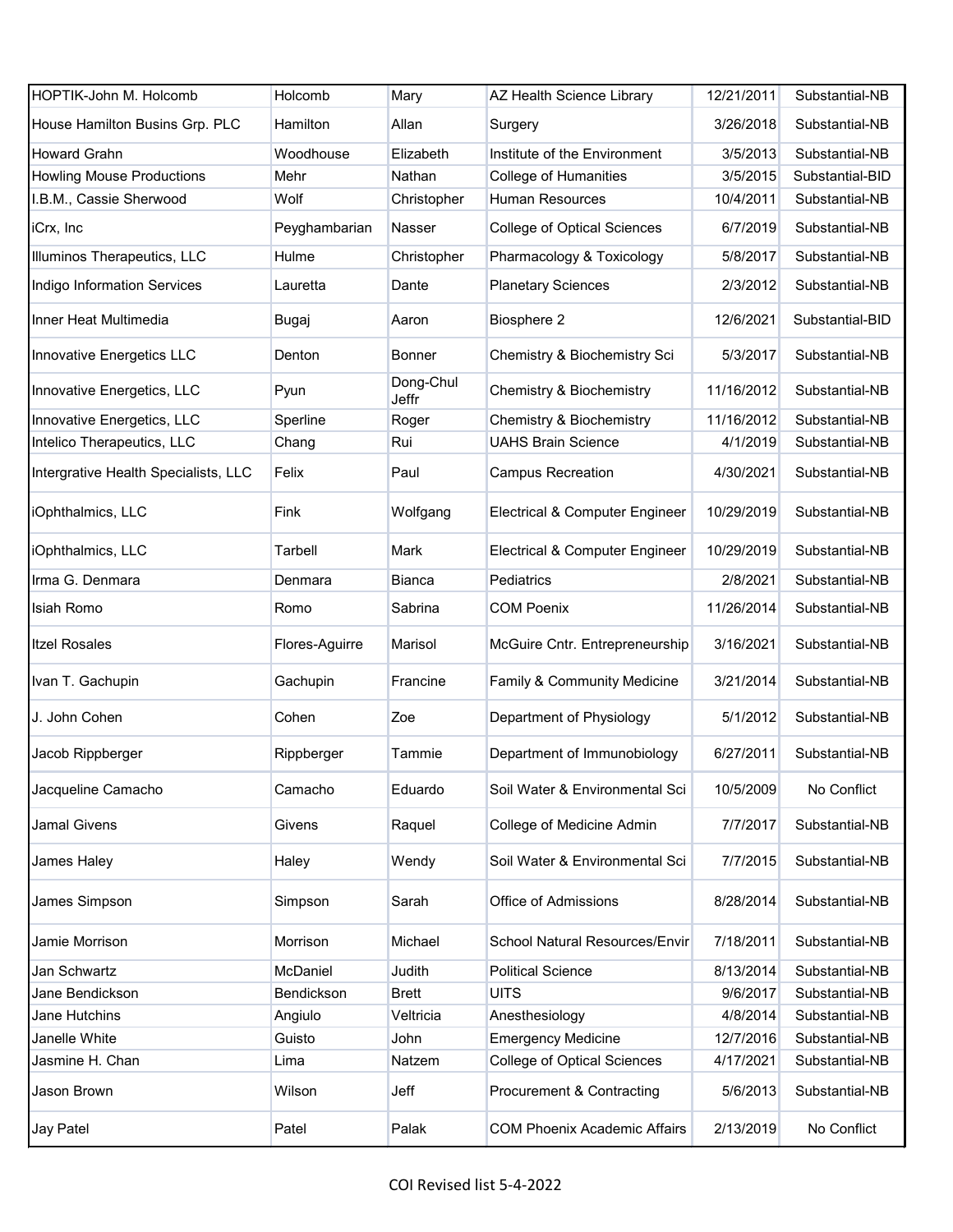| Jayme Bigelow         | <b>Bigelow</b> | Diane     | <b>COM Academic Affairs</b>                  | 10/10/2013 | Substantial-NB  |
|-----------------------|----------------|-----------|----------------------------------------------|------------|-----------------|
| Jeffrey A. Bell       | Bell           | Julie     | Housing & Residential Life                   | 4/12/2019  | Substantial-NB  |
| Jeffrey Brems         | Madden         | Kara      | Dance Department                             | 5/25/2019  | Substantial-NB  |
| Jenisha Timsina       | Sherchand      | Bhavana   | COM Info Technology Services                 | 2/14/2017  | Substantial-NB  |
| Jenisha Timsina       | Timsina        | Jayaram   | Institutional IT Applications                | 2/11/2017  | Substantial-NB  |
| Jennifer Rozo         | Rozo           | Eduardo   | Physics                                      | 6/21/2017  | Substantial-NB  |
| Jennifer Winkler      | Oren           | Eyal      | Epidemiology                                 | 3/6/2013   | Substantial-NB  |
| Jenny Burgess         | <b>Burgess</b> | Shane     | Agriculture & Life Science                   | 9/12/2014  | Substantial-NB  |
| Jeremy Simmons        | Simmons        | Carrie    | All of Us Research Program                   | 2/3/2022   | Substantial-NB  |
| Jeremy Woodward       | Woodward       | Michelle  | <b>Mathematics</b>                           | 5/28/2015  | Substantial-NB  |
| Jeri Garcia           | Garcia         | Richard   | Administration, Athletics                    | 2/15/2012  | Substantial-NB  |
| Jessica Daines        | Daines         | Michael   | Pediatrics                                   | 3/29/2012  | Substantial-NB  |
| Jessica McMahon       | Wendt          | Jenny     | <b>Student Affairs</b>                       | 2/9/2011   | Substantial-NB  |
| Jill Onken            | Douglass       | John      | School of Anthropology                       | 7/13/2021  | Substantial-NB  |
| Jim Tecco             | Fairbanks      | Steven    | Residence Life                               | 9/15/2009  | Substantial-NB  |
| John C Bormanis       | Kutob          | Randa     | Family & Community Medicine                  | 6/18/2015  | Substantial-NB  |
| John Cona             | Wolgemuth      | Charles   | Physics                                      | 5/17/2019  | No Conflict     |
| John Mark Fullmer     | Palese         | Emily     | English                                      | 9/11/2019  | Substantial-NB  |
| John Markovich        | <b>Mills</b>   | Janette   | College of Engineering Admin                 | 10/23/2013 | Substantial-NB  |
| John Nofs             | <b>Nofs</b>    | John      | School of Art                                | 3/10/2018  | Substantial-NB  |
| John Peate            | Peate          | Wayne     | <b>Community Environment &amp;</b><br>Policy | 2/3/2012   | Substantial-NB  |
| John W. Ivens         | Fountain       | Amy       | Linguistics                                  | 5/1/2012   | Substantial-NB  |
| Jon Shallop           | Moore          | Ida       | College of Nursing                           | 2/10/2010  | Substantial-NB  |
| Joshua Glider         | Glider         | Peggy     | Campus Health                                | 5/21/2013  | Substantial-NB  |
| Joshua Reed           | Reed           | Deborah   | School of Animal &<br>Comparative            | 9/11/2013  | Substantial-NB  |
| Joy Kettler Gurgevich | Gurgevich      | Steven    | AZ Center for Integrative Med                | 1/13/2010  | Substantial-NB  |
| Judith Hunt MD        | Hunt           | Judith    | <b>COM Phoenix Academic Affairs</b>          | 5/16/2019  | Substantial-BID |
| Jules Wyman           | Wyman          | Leisy     | Teaching Learning & Sociocult                | 3/17/2017  | Substantial-NB  |
| Julia Jernberg, M.D.  | Horwitz        | Randy     | Program of Intl Medicine                     | 10/1/2007  | Substantial-NB  |
| Julie Klewer          | Klewer         | Scott     | Pediatrics                                   | 6/14/2016  | Substantial-NB  |
| Karen A. Thomas       | Polle          | John      | Water Resources Research<br>Cntr             | 9/19/2018  | Substantial-NB  |
| Karen Krebbs          | Mink           | Justin    | <b>Business Services - FM</b>                | 4/18/2016  | No Conflict     |
| Karen Kuo             | Pascale        | Massimo   | Astronomy                                    | 5/22/2019  | Substantial-NB  |
| Karen Thomas          | Polle          | John      | Arizona Arthritis Center                     | 11/29/2004 | Substantial-NB  |
| Karriaunna Scotti     | Scotti         | James     | Lunar & Planetary Lab                        | 5/27/2017  | Substantial-NB  |
| Karyn Frantziskonis   | Frantziskonis  | George    | Civil & Architectural Engineer               | 8/24/2020  | Substantial-NB  |
| Kate Scally           | Howell         | Stephanie | <b>Sponsored Projects</b>                    | 11/9/2018  | Substantial-NB  |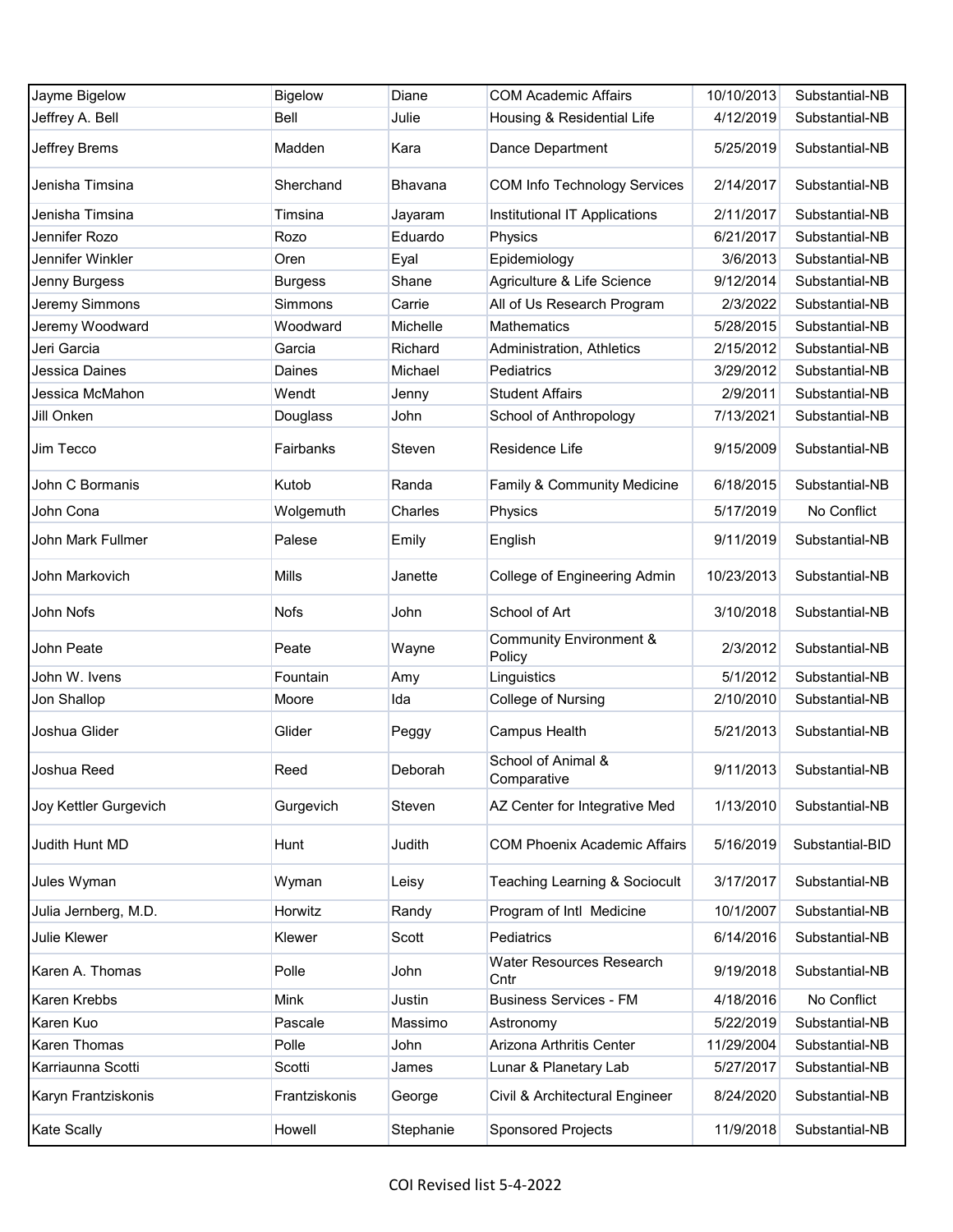| Kateri Kramer                  | Verlaque       | Angela      | Management Information<br>Systems           | 4/22/2017  | No Conflict    |
|--------------------------------|----------------|-------------|---------------------------------------------|------------|----------------|
| Kathleen Broughton             | Cox            | Dan         | Large Binocular Telescope<br>Obsv           | 6/27/2014  | Substantial-NB |
| <b>Kathleen Estes</b>          | Hamilton       | Lee Ann     | Campus Health                               | 3/15/2013  | Substantial-NB |
| Kathryn Klokker                | M'barki        | Abdessamad  | School Middle E/N African<br><b>Studies</b> | 6/26/2020  | Substantial-NB |
| Kathryn Rodriguez              | Castro         | Christopher | <b>Atmospheric Sciences</b>                 | 2/24/2014  | Substantial-NB |
| Kaycee Forsyth                 | Forsyth        | Cornelia    | <b>Cochise County Cooperative</b><br>Ext    | 8/1/2014   | Substantial-NB |
| <b>Keith Alcock</b>            | Warner         | Natasha     | Linguistics                                 | 3/28/2012  | Substantial-NB |
| Kelly J. Clifton               | Currans        | Kristina    | Planning Degree Program                     | 11/15/2019 | Substantial-NB |
| <b>Kelly Robles</b>            | Gwilliam       | Nancy       | <b>COM Phoenix Basic Medical</b><br>Sci     | 12/1/2001  | Substantial-NB |
| Ken Yukl                       | Decker         | Pamela      | <b>School of Music</b>                      | 12/16/2014 | Substantial-NB |
| Kerstin Meyers                 | Richter        | Brad        | UA Presents                                 | 10/9/2013  | Substantial-NB |
| Ketchmark Custom-Door & Window | Ketchmark      | Jodi        | <b>Financial Services</b><br>Management     | 12/15/2015 | Substantial-NB |
| Kimberlyn Gimblett             | Gimblett       | Howard      | <b>School of Natural Resources</b>          | 2/18/2014  | Substantial-NB |
| Knowledge Computing Corp.      | Chen           | Hsinchun    | Management Information<br>Systems           | 6/18/2004  | Substantial-NB |
| <b>Knox County Schools</b>     | <b>Umbreit</b> | John        | Disability & Psychoeducational              | 5/4/2016   | No Conflict    |
| Korwin Kinlicheenie            | Kinlicheenie   | Kristy      | Apache County Office                        | 7/29/2019  | Substantial-NB |
| Kphotonics, LLC                | Kieu           | Khanh       | <b>College of Optical Sciences</b>          | 4/11/2013  | Substantial-NB |
| <b>Kristian Milster</b>        | Milster        | Thomas      | <b>Optical Sciences</b>                     | 9/11/2009  | Substantial-NB |
| Kyle Cagno                     | Cagno          | Colleen     | Family & Community Medicine                 | 3/1/2018   | Substantial-NB |
| Kyle Magnuson                  | Anderson       | Trent       | <b>Basic Medical Sciences</b>               | 5/13/2016  | No Conflict    |
| Larry E. Alexander             | Paul           | Mary        | Arizona Public Media                        | 10/23/2019 | Substantial-NB |
| Laura Belous                   | Fatas          | Jaime       | Spanish & Portuguese                        | 6/15/2011  | Substantial-NB |
| Laura Marshall                 | Ehlers         | Georgia     | Graduate College                            | 5/11/2015  | Substantial-NB |
| Laura S. Monti                 | Nabhan         | Gary        | Southwest Center                            | 6/1/2015   | Substantial-NB |
| Laura Schnaps                  | Schnaps        | Adam        | Disability & Psychoeducational              | 9/27/2011  | Substantial-NB |
| Lauree Connolly                | Hall           | Lani        | Gila Cty Coop Extension                     | 7/15/2009  | Substantial-NB |
| Lauren McElroy                 | Erickson       | Theah       | Arizona State Museum                        | 2/3/2012   | Substantial-NB |
| Lauren Smoot                   | Gauthier       | Ellen       | Mathematics Department                      | 9/9/2020   | No Conflict    |
| Leah Glashow-Mandel            | Fain           | Mindy       | Geriatric, Gen&Palliative Med               | 6/7/2011   | Substantial-NB |
| Lean Life Sciences, Inc        | Bull           | David       | Surgery                                     | 4/40/2021  | Substantial-NB |
| Lean Life Sciences, Inc        | Youngwook      | Won         | Surgery                                     | 3/26/2021  | Substantial-NB |
| Lee Ryan                       | Tackman        | Allison     | Psychology                                  | 9/30/2021  | Substantial-NB |
| Leslie Davis                   | Hameroff       | Stuart      | Anesthesiology                              | 6/8/2012   | No Conflict    |
| Lindsey Leon                   |                |             |                                             |            |                |
|                                | Perra          | Colleen     | College of Social & Behav Sci               | 8/2/2016   | No Conflict    |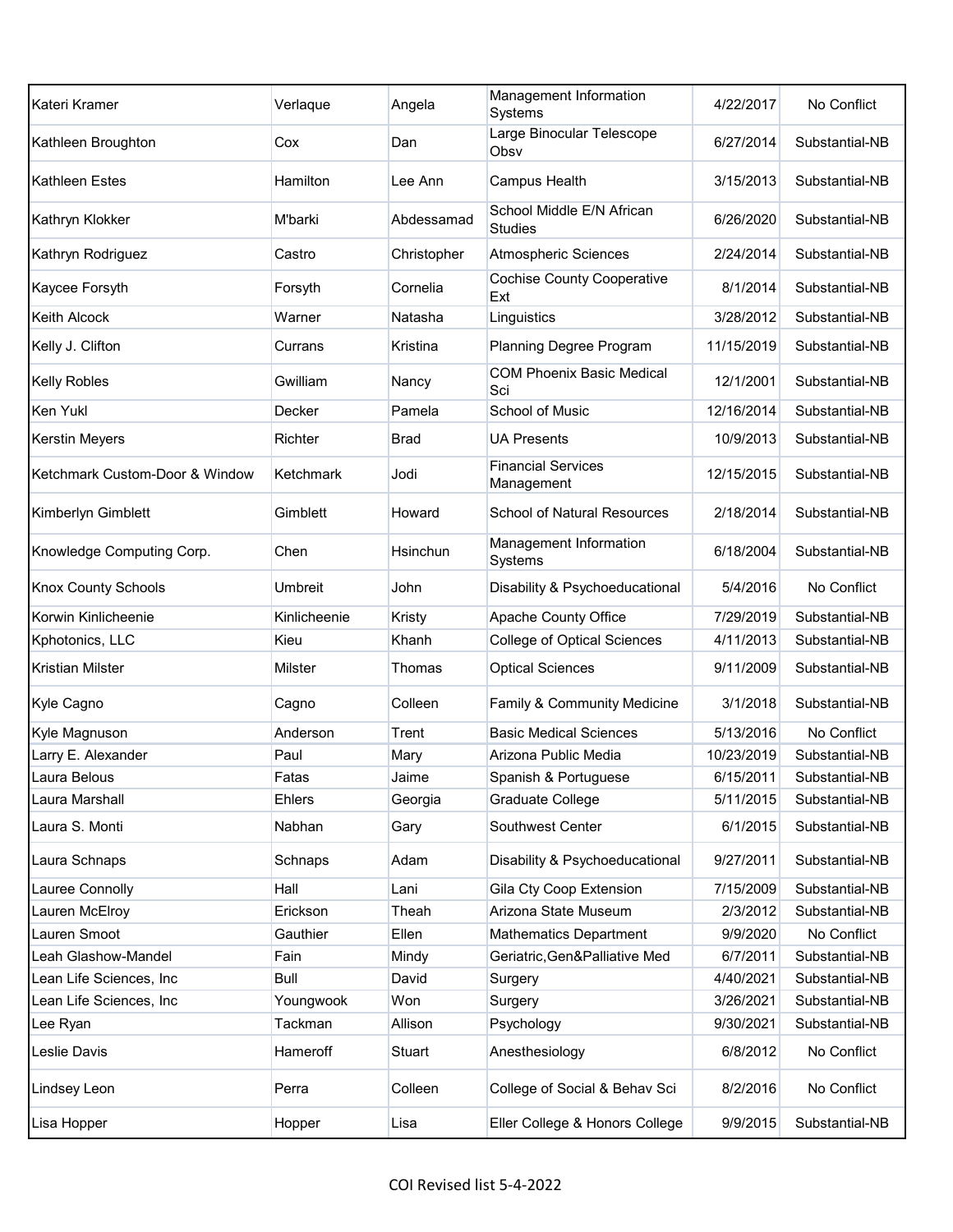| Lisa Jones McLean              | McLean                  | Gordon                    | <b>Agricultural Sciences</b><br>Managemt     | 6/11/2007  | Substantial-NB  |
|--------------------------------|-------------------------|---------------------------|----------------------------------------------|------------|-----------------|
| LIVEndocrine                   | Renquist                | Benjamin                  | <b>ACBS</b>                                  | 4/20/2020  | Substantial-NB  |
| <b>Lloyd Construction</b>      | Blandeburgo             | Alexander                 | Residence Life                               | 5/27/2014  | No Conflict     |
| Llyssa Whitehead               | Pendleton               | Emily                     | <b>UA Bookstore</b>                          | 6/2/2014   | Substantial-NB  |
| Lois Miller                    | <b>Bryant</b>           | <b>Mark</b>               | <b>Humanities Administration</b>             | 9/5/2008   | Substantial-NB  |
| Los Medio Chingones            | Yetman                  | David                     | Southwest Studies Center                     | 1/23/2014  | Substantial-NB  |
| Louis Teufel-Shone             | Teufel-Shone            | Nicolette                 | College of Public Health                     | 6/3/2009   | Substantial-NB  |
| Louis Valenzuela               | Valenzuela              | Melissa                   | <b>UAPD</b>                                  | 6/15/2009  | Substantial-NB  |
| Lum AI, LLC                    | <b>Alcock</b>           | Keith                     | <b>Computer Science</b>                      | 7/11/2020  | Substantial-NB  |
| LUM AI, LLC                    | Hahn-Powell             | Gustave (Gus) Linguistics |                                              | 7/15/2020  | Substantial-NB  |
| LUM AI, LLC                    | McLaughlin              | Kevin                     | <b>Tech Launch Arizona</b>                   | 4/2/2019   | Substantial-NB  |
| LUM AI, LLC                    | Ronnebaum               | Jennifer                  | Department of Medicine                       | 4/2/2019   | Substantial-NB  |
| LUM AI, LLC                    | Surdeanu                | Mihai                     | <b>Computer Science</b>                      | 4/3/2019   | Substantial-NB  |
| LUM AI, LLC                    | Valenzuela<br>Escarcega |                           | Marco Antonio Computer Science               | 5/1/2019   | Substantial-NB  |
| Lum, AI, LLC                   | Alcock                  | Keith                     | <b>Computer Science</b>                      | 7/11/2020  | Substantial-NB  |
| <b>Luxxon Therapeutics LLC</b> | Slepian                 | Marvin                    | Medinine                                     | 6/15/2021  | Substantial-NB  |
| <b>Luxxon Therapeutics LLC</b> | <b>Ibrahim</b>          | Mohab                     | Anesthesiology                               | 1/8/2021   | Substantial-NB  |
| Lynn A. Jansen                 | Wall                    | Steven                    | Philosophy                                   | 8/22/2017  | Substantial-NB  |
| Lysa Hetrick                   | Castro                  | Maria                     | <b>COM Phoenix Academic Affairs</b>          | 11/26/2014 | Substantial-NB  |
| <b>Mack's Auto Parts</b>       | Arp                     | Carol                     | Safford Agriculture Center                   | 3/5/2020   | <b>REMOTE</b>   |
| Magic Leap Inc.                | Hua                     | Hong                      | <b>College of Optical Sciences</b>           | 5/15/2017  | Substantial-NB  |
| <b>Marci Frantz</b>            | Frantz                  | Christine                 | <b>COM Phoenix</b>                           | 1/24/2011  | Substantial-NB  |
| Marcos Castillo                | Castillo                | Esmeralda                 | <b>Cooperative Ext Pinal County</b>          | 1/24/2019  | Substantial-NB  |
| Margaret McLaughlin            | McLaughlin              | Paul                      | Family & Community Medicine                  | 6/8/2017   | Substantial-BID |
| Margaret Pennington            | Greeno                  | Carolyne                  | College of Education                         | 2/28/2007  | Substantial-NB  |
| Margaret Regan/self-employed   | Gosner                  | Kevin                     | History                                      | 2/6/2008   | Substantial-NB  |
| Margaret Wilch                 | Wilch                   | <b>Patrick</b>            | AZ Public Media (KUAZ)                       | 4/19/2011  | Substantial-NB  |
| Maria C. Federico Brummer      | <b>Brummer</b>          | Spencer                   | College of Medicine IT                       | 7/21/2010  | Substantial-NB  |
| Maria Carvalho Guimaraes       | Carvalho                | Ana Maria                 | Spanish & Portuguese                         | 2/15/2021  | Substantial-NB  |
| Maria Celis                    | <b>Bloch</b>            | Stefano                   | School of Gepgraphy &<br>Develop             | 7/11/2018  | Substantial-NB  |
| Maria Denisse Brito            | Brito                   | Andrea                    | <b>Financial Services</b>                    | 9/28/2020  | Substantial-NB  |
| Maria Orozco                   | Orozco                  | Richard                   | University of Arizona South                  | 7/8/2015   | Substantial-NB  |
| Marianne Schloss               | <b>Schloss</b>          | Ernest                    | <b>Community Environment &amp;</b><br>Policy | 10/30/2018 | Substantial-NB  |
| Marisa Munoz                   | Ball                    | Venessa                   | Academic Inits. & Student Succ               | 3/19/2018  | No Conflict     |
| Martha Demetras, Ph.D.         | Umbreit                 | John                      | Disability & Psychoeducational               | 2/3/2012   | Substantial-NB  |
| Martha Psalms                  | Cruz                    | Lupita                    | Southwest Studies Center                     | 2/26/2008  | Substantial-NB  |
| <b>Mary Gilles</b>             | Gilles                  | Gregory                   | <b>UAHS-Arthritis Center-</b><br>Research    | 1/10/2020  | Substantial-NB  |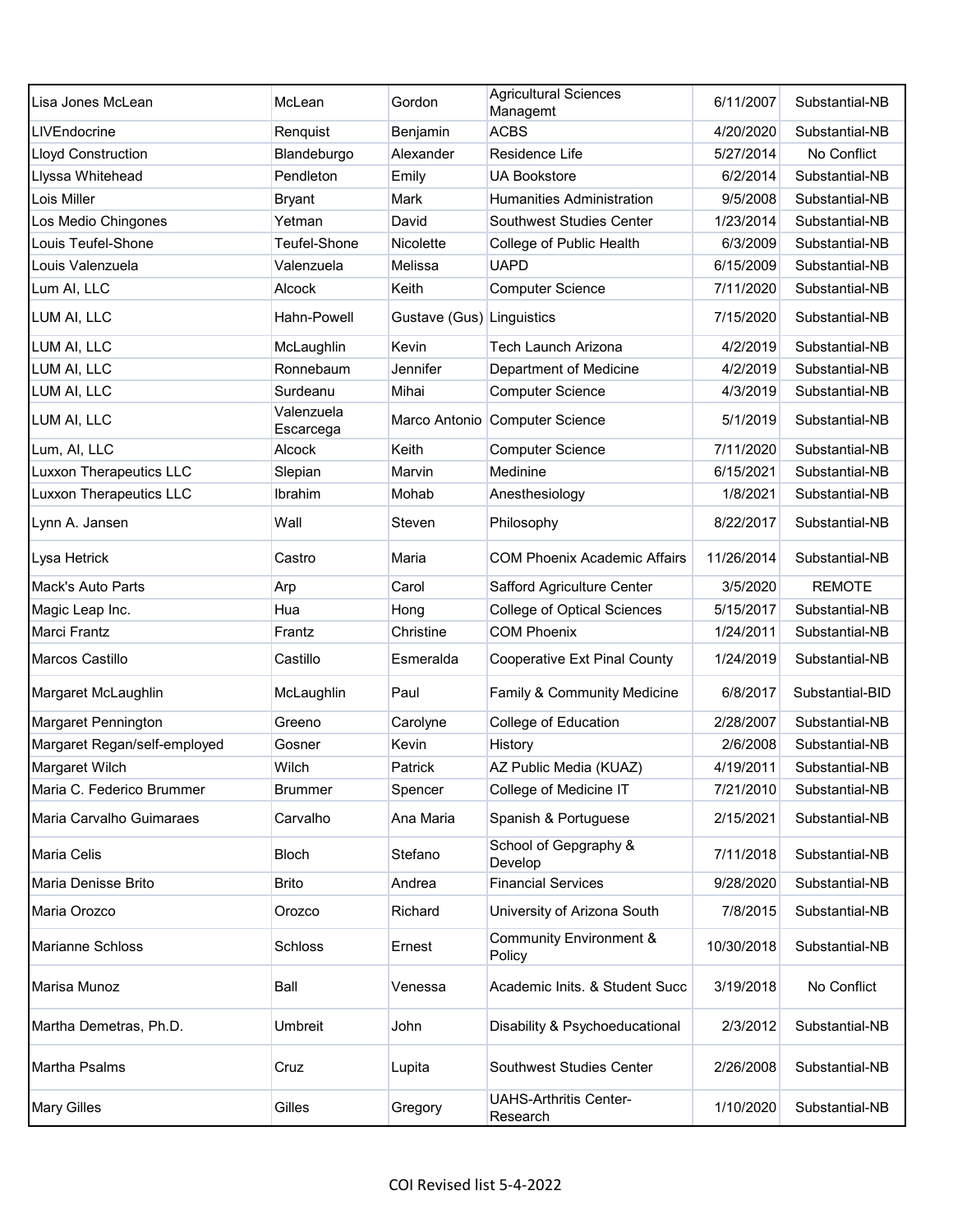| Mary Katherine Klein DVM                         | Gacon               | Francis      | <b>Steward Observatory</b>           | 12/8/2015  | No Conflict     |
|--------------------------------------------------|---------------------|--------------|--------------------------------------|------------|-----------------|
| <b>Mass Transcription Tracy Corey</b>            | Corey               | Kenton Bruce | Military Property A.F. ROTC          | 9/14/2010  | Substantial-NB  |
| Mathew Olson                                     | Olson               | Amy          | <b>Educational Psychology</b>        | 10/7/2013  | Substantial-NB  |
| Matrix45                                         | Abraham             | Ivo          | <b>Pharmacy Practice and Science</b> | 5/16/2016  | Substantial-NB  |
| Max Goldschmid                                   | Goldschmid          | Steve        | College of Medicine-Deans Ofc.       | 12/1/2011  | Substantial-NB  |
| MCR Therapeutics, LLC                            | Hruby               | Victor       | <b>Chemistry &amp; Biochemistry</b>  | 4/26/2017  | Substantial-NB  |
| MeCo Diagnostics, LLC                            | Mouneimne           | Ghassan      | Cellular & Molecular Medicine        | 4/9/2021   | Substantial-NB  |
| Megan Hartfield                                  | Hartfield           | Kyle         | School of Natural Resources          | 5/27/2016  | Substantial-NB  |
| Mel Dominguez Art, LLC                           | Brown-<br>Dominguez | Melissa      | VP Student Affairs & Enroll          | 4/8/2019   | Substantial-NB  |
| <b>Melisa Cortes</b>                             | Priefert            | Janette      | AZ Resp. Center                      | 4/12/2011  | Substantial-NB  |
| Melissa Moreno                                   | Moreno              | Daniel       | Teaching Learning & Sociocult        | 2/25/2019  | Substantial-NB  |
| Melody Simpson                                   | Simpson             | Rachelle     | Native American Student Affair       | 12/5/2018  | Substantial-NB  |
| Memories by Mulli Photography and<br>Videography | Mulligan            | Patrick      | <b>Emergency Medicine</b>            | 6/25/2020  | Substantial-NB  |
| Meng Ang                                         | Tolbert             | Sara         | Teaching Learning & Sociocult        | 4/8/2014   | Substantial-NB  |
| MetOxs Acrete                                    | Momayez             | Moe          | Mining & Geological Engr.            | 3/17/2017  | Substantial-NB  |
| Metropia Inc                                     | Chiu                | Yi-Chang     | Civil Engr. & Engr. Mechanics        | 5/16/2018  | Substantial-NB  |
| Michael D. Romero                                | Gachupin            | Francine     | Family & Community Medicine          | 4/7/2021   | Substantial-NB  |
| Michael McSwain                                  | Ramirez             | David        | <b>Facilities Management</b>         | 8/10/2011  | Substantial-NB  |
| <b>Michael Perkins</b>                           | Perkins             | Amanda       | <b>Internal Audit</b>                | 8/15/2017  | Substantial-NB  |
| Michelle Abraham Kantor                          | Kantor              | Timothy      | School of Music                      | 9/5/2019   | Substantial-NB  |
| <b>Michelle Deeds</b>                            | Deeds               | Colin        | Cntr. Latin American Studies         | 9/7/2010   | Substantial-NB  |
| Michelle L. Lutz                                 | Lutz                | Eric         | Div. of Commun, Envir & Policy       | 2/14/2011  | Substantial-NB  |
| Michelle Ramirez                                 | Siwik               | Violet       | <b>COM Student Affairs</b>           | 2/10/2016  | No Conflict     |
| MicroBioSystems of Utah                          | Powers              | Linda        | Electrical & Computer Engineer       | 12/21/2011 | Substantial-BID |
| Mind-Body-Science                                | <b>Baldwin</b>      | Ann          | Department of Physiology             | 5/4/2009   | Substantial-BID |
| Minying Cai/IMCR Therapeutics, LLC               | Cai                 | Minying      | Chemistry & Biochemistry             | 10/25/2017 | Substantial-NB  |
| Mitch Kessler                                    | Kessler             | Judi         | Administration, Athletics            | 8/30/2010  | Substantial-NB  |
| Monica Pastor                                    | Pastor              | Bryan        | School of Plant Sciences-Res         | 6/28/2019  | Substantial-NB  |
| Mr. Mansoor Moaddel                              | Talattof            | Kamran       | <b>Near Eastern Studies</b>          | 5/18/2011  | No Conflict     |
| <b>Musical Elements</b>                          | Asia                | Daniel       | School of Music                      | 8/13/2015  | Remote          |
| <b>MWP Enterprises</b>                           | Clark               | Lauren       | Engr. Research Admin. Svcs.          | 3/24/2017  | Substantial-NB  |
| Nadir Sanchez                                    | Sanchez             | Deanna       | <b>BIO5 Institute</b>                | 5/10/2021  | Substantial-NB  |
| Nancy F. Hill                                    | Polt                | Robin        | <b>Chemistry &amp; Biochemistry</b>  | 2/16/2010  | Substantial-NB  |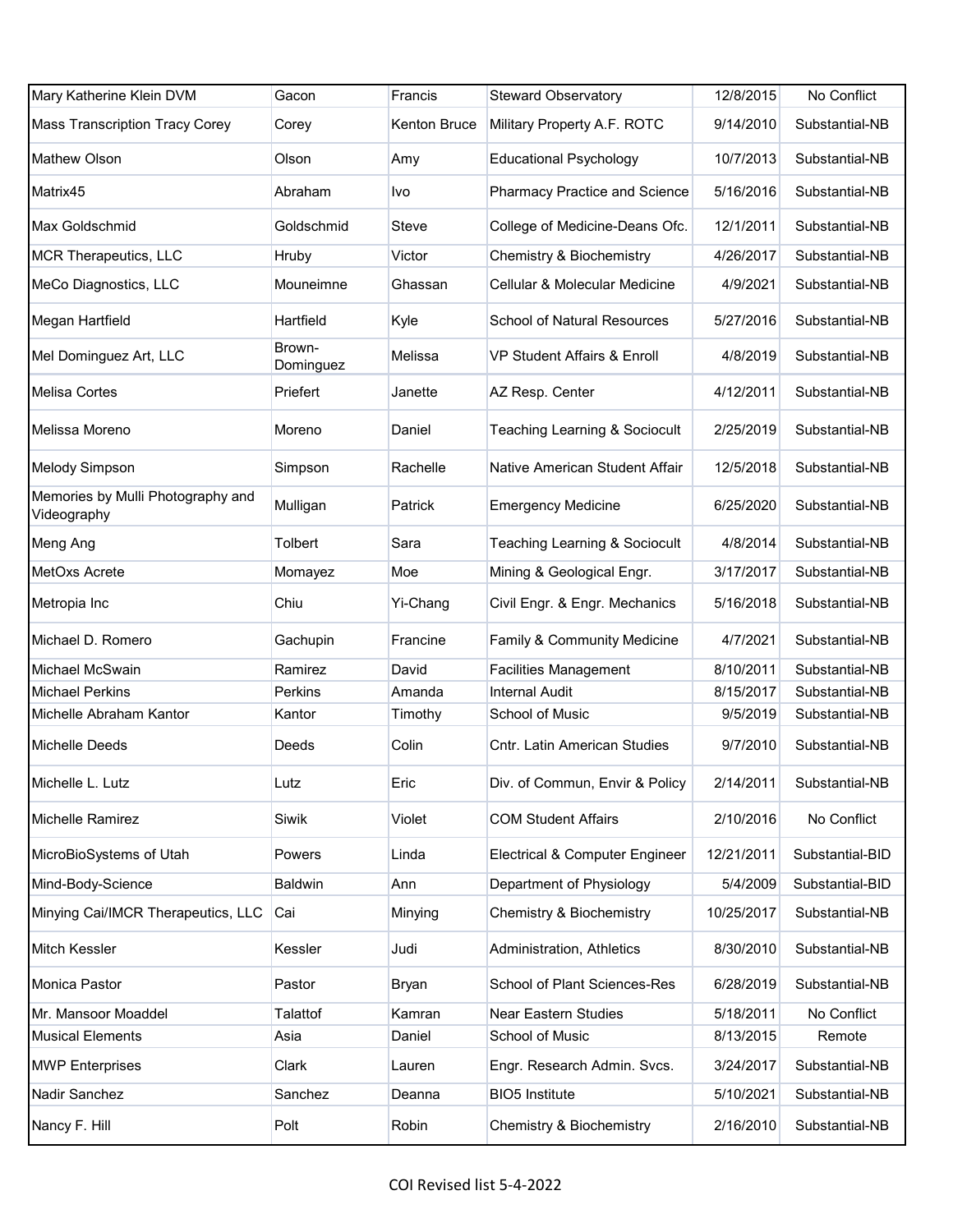| Nancy J. Stiller                    | Willerton Jr.   | John       | School of Government & Public             | 10/3/2017  | Substantial-NB  |
|-------------------------------------|-----------------|------------|-------------------------------------------|------------|-----------------|
| Natalie Brewster Nguyen             | <b>Bentele</b>  | Keith      | SW Institue for Research<br>Women         | 7/23/2021  | Substantial.NB  |
| Nathan Copeland                     | Schlegel        | Sara       | <b>ORCBS</b>                              | 6/28/2012  | No Conflict     |
| Nathaniel E. Adams                  | Adams           | Charles    | Arizona State Museum                      | 5/5/2014   | Substantial-NB  |
| Nelda Davenport                     | Davenport       | Nelda      | <b>FM Custodial</b>                       | 5/15/2013  | Substantial-NB  |
| <b>NESUO Elise Marsh</b>            | Marsh           | Stuart     | Office of Arid Lands Studies              | 9/4/2009   | Substantial-NB  |
| NeuTherapeutics, LLC                | Brinton         | Roberta    | <b>UAHS Brain Science</b>                 | 3/24/2021  | Substantial-NB  |
| NeuTherapeutics, LLC                | Drew            | Mark       | Center for Innovation in Brain<br>Science | 5/6/2021   | Substantial-NB  |
| NeuTherapeutics, LLC                | Rogers          | Kathleen   | Center for Innovation in Brain<br>Science | 5/6/2021   | Substantial-NB  |
| <b>Nicole Bulletts</b>              | <b>Bulletts</b> | Kevin      | <b>BARA-Applied</b><br>Res.Anthropology   | 8/3/2010   | No Conflict     |
| Nicole Curry                        | Curry           | Jason      | Psychiatry                                | 8/12/2021  | Substnatial-NB  |
| Nicole Nelson                       | Nelson          | Alan       | <b>UAPD</b>                               | 10/24/2010 | Substantial-NB  |
| Noah Fay                            | DeFazio         | Harmony    | Global Initiatives/Stdy Abroad            | 8/3/2017   | Substantial-NB  |
| Nolan Veneklasen                    | Veneklasen      | Rose       | Water Resources Research<br>Cntr          | 2/8/2022   | Substantial-NB  |
| <b>Nonlinear Control Strategies</b> | Moloney         | Jerome     | Mathematics & Optical<br>Sciences         | 11/2/2007  | Substantial-NB  |
| NorCon Technologies, LLC            | Arouh           | Stephanie  | <b>College of Optical Sciences</b>        | 9/25/2019  | Substantial-NB  |
| NorCon Technologies, LLC            | Kim             | Kyungjo    | <b>College of Optical Sciences</b>        | 9/25/2019  | Substantial-NB  |
| NorCon Technologies, LLC            | Norwood         | Robert     | <b>Optical Sciences</b>                   | 3/24/2021  | Substantial-NB  |
| NorCon Technologies, LLC            | Showghi         | Sasaan     | <b>College of Optical Sciences</b>        | 11/20/2019 | Substantial-NB  |
| Norma Gonzalez                      | Cota            | Hortensia  | <b>Educational Policy Studies</b>         | 6/30/2020  | No Conflict     |
| Norma Trujillo                      | Trujillo        | Michael    | <b>Sponsored Projects Services</b>        | 1/20/2022  | Substantial-NB  |
| Norman Benally                      | Chief           | Karletta   | Soil Water & Environmental Sci            | 6/19/2017  | No Conflict     |
| Northeastern University             | Hsu             | Chiu-Hsieh | Epidemiology/Biostatistics                | 3/12/2012  | No Conflict     |
| Norton Goldsmiths, Greg Yares       | Odegaard        | Nancy      | Arizona State Museum                      | 1/25/2016  | Substantial-NB  |
| NP Photonics, Inc.                  | Blanche         | Pierre     | <b>College of Optical Sciences</b>        | 12/11/2019 | Substantial-NB  |
| NP Photonics, Inc.                  | Kaneda          | Yushi      | <b>College of Optical Sciences</b>        | 12/11/2019 | Substantial-NB  |
| NP Photonics, Inc.                  | Tong            | Minghong   | College of Optical Sciences               | 11/8/2019  | Substantial-NB  |
| NP Photonics, Inc.                  | Kotov           | Leonid     | <b>College of Optical Sciences</b>        | 12/12/2019 | Substantial-NB  |
| NP Photonics, Inc.                  | Peyghambarian   | Nasser     | <b>College of Optical Sciences</b>        | 11/15/2009 | Substantial-NB  |
| NP Photonics, Inc.                  | Temyanko        | Valery     | <b>College of Optical Sciences</b>        | 12/13/2019 | Substantial-NB  |
| NP Photonics, Inc.                  | Zhu             | Xiushan    | <b>College of Optical Sciences</b>        | 11/6/2019  | Substantial-NB  |
| ODE, L3C                            | Adamowicz       | Ludwik     | Chemistry & Biochemistry                  | 4/29/2020  | Substantial-NB  |
| <b>OEST Metalworks</b>              | Senior          | Rebecca    | Maricopa County Coop Ext                  | 1/28/2015  | Substantial-BID |
| Ogden Engineering & Associates      | Ogden           | Gregory    | Chemical & Environmental Engr             | 1/28/2015  | Substantial-BID |
| Ogden Engineering & Associates      | Ogden           | Kimberly   | Chemical & Environmental Engr             | 4/3/2015   | Substantial-NB  |
| Olivia Asher                        | Gomez           | Angelica   | <b>Medical Student Education</b>          | 2/9/2016   | No Conflict     |
| Onondaga Sciences, LLC              | Pu              | Jeffrey    | Medicine                                  | 2/19/2021  | Substantial-NB  |
| Optical Perspectives Group, LLC     | Parks           | Robert     | <b>College of Optical Sciences</b>        | 2/9/2012   | Substantial-NB  |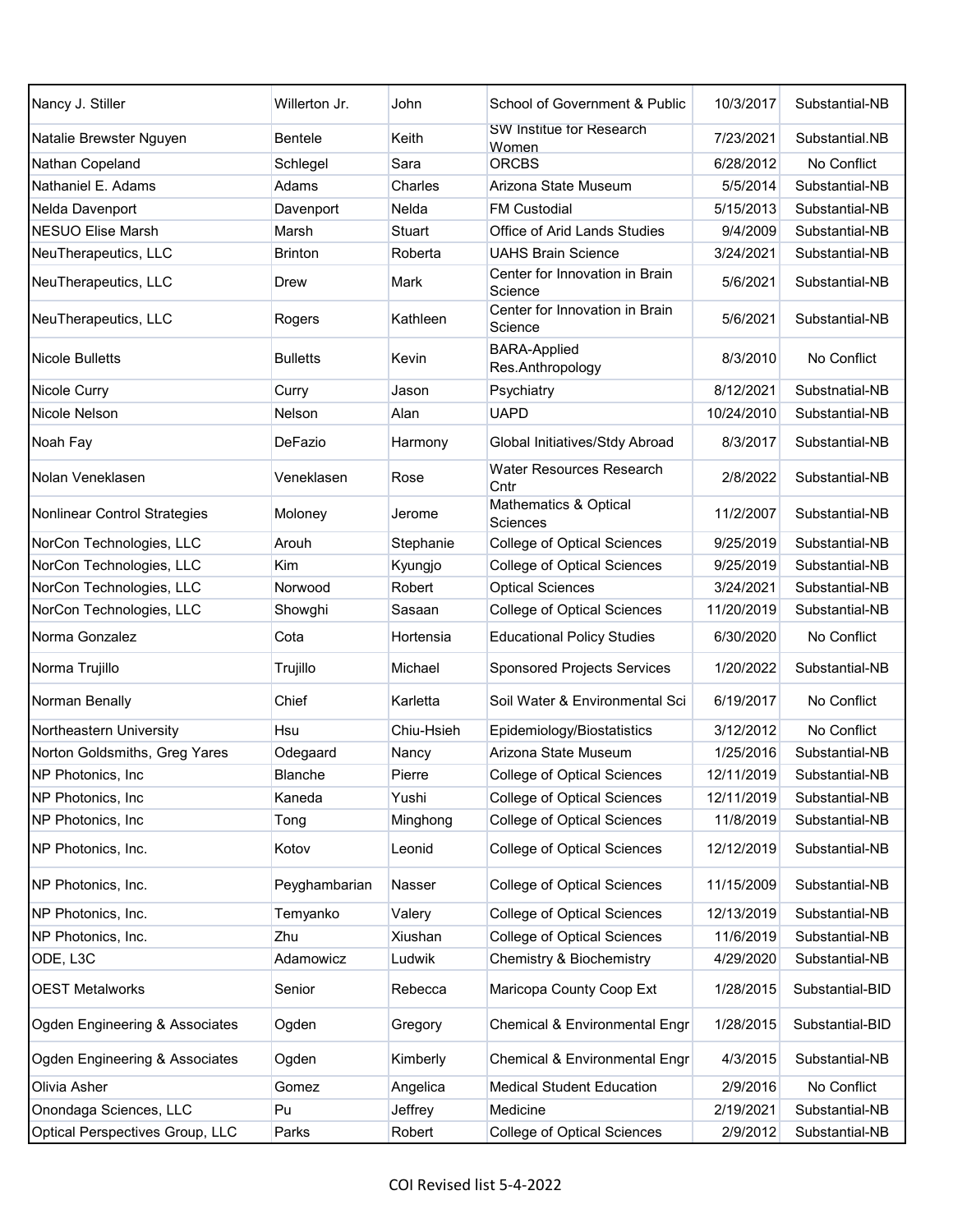| Organic Kitchen-Rachel Yaseen                          | Mackey           | John           | College of Archituecture           | 6/27/2011  | Substantial-NB  |
|--------------------------------------------------------|------------------|----------------|------------------------------------|------------|-----------------|
| Orion Labs, LLC                                        | Durney           | Oliver         | <b>Steward Observatory</b>         | 9/16/2019  | Substantial-NB  |
| Oxide Corp                                             | Kaneda           | Yushi          | <b>College of Optical Sciences</b> | 1/6/2015   | Substantial-NB  |
| Ozlem Ayse Ozgur                                       | Silverstein      | <b>Brian</b>   | School of Anthropology             | 5/13/2016  | Substantial-NB  |
| Ozlem O. Kacira                                        | Kacira           | Murat          | Agricultural & Biosystems Engr     | 7/8/2009   | Substantial-NB  |
| Page Evaluation & Consulting,                          | Page             | Melissa        | <b>Nutritional Sciences</b>        | 12/6/2012  | Substantial-NB  |
| Palo Verde Networks                                    | Kilper           | Daniel         | <b>Optical Sciences</b>            | 7/26/2017  | Substantial-NB  |
| Pamela Slaten                                          | Fishback         | Price          | Economics                          | 6/29/2012  | Substantial-NB  |
| Paramium Technologies, LLC                             | Hyatt            | Justin         | <b>Steward Observatory</b>         | 5/26/2020  | Substantial-NB  |
| PARMedics, Inc.                                        | Boitano          | Scott          | Physiology Asthma/Airway<br>Disea  | 7/29/2020  | Substantial-NB  |
| PARMedics, Inc.                                        | Vagner           | Josef          | <b>BIO5</b> Institute              | 6/29/2020  | Substantial-NB  |
| <b>Paul Fisher</b>                                     | Fisher           | Muriel         | Linguistics                        | 11/10/2008 | Substantial-NB  |
| Pauline M. Baker                                       | <b>Baker</b>     | Victor         | Hydrology & Water Resources        | 1/26/2011  | Substantial-NB  |
| Penelope Foncerrada                                    | Munguia          | Samantha       | Chemistry & Biochemistry           | 12/21/2011 | Substantial-NB  |
| Performance Systems                                    | Plummer          | Cheryl         | <b>Event Planning Office</b>       | 4/19/2011  | Substantial-NB  |
| Perri Jewelers                                         | Perri            | Gina           | <b>ICA</b>                         | 11/6/2015  | Substantial-BID |
| Petra Barten                                           | Barten           | Bryan          | <b>Disability Resource Center</b>  | 6/29/2009  | Substantial-NB  |
| Philip Carmona                                         | Carmona          | Richard        | College of Public Health           | 11/6/2015  | Substantial-NB  |
| PhytoCentric Solutions LLC                             | Ravishankar      | Sadhana        | School of Animal Comp. Bio Sci     | 11/18/2020 | Substantial-NB  |
| PhytoCentric Solutions, LLC                            | Law              | <b>Bibiana</b> | Animal & Biomedical Sci-Res        | 11/16/2020 | Substantial-NB  |
| PlakDx, LLC                                            | Jackson          | John           | University of Arizona Health       | 7/24/2018  | Substantial-NB  |
| PlakDx, LLC                                            | Jackson          | John           | <b>Health Sciences</b>             | 7/25/2018  | Substantial-NB  |
| PlakDX, LLC                                            | Slepian          | Marvin         | College of Medicine                | 7/25/2018  | Substantial-NB  |
| <b>Planet Earth Press</b>                              | Otero            | Lydia          | <b>Mexican American Studies</b>    | 12/11/2019 | Substantial-BID |
| <b>Planetary Sciences Institute</b>                    | Kanupuru         | Vishnu         | Lunar & Planetary Lab              | 9/14/2017  | Substantial-NB  |
| <b>Planetary Sciences Institute</b>                    | Reddy            | Vishnu         | Lunar & Planetary Lab              | 9/14/2017  | Substantial-NB  |
| Polar Laser Laboratories, LLC                          | Polynkin         | Pavel          | <b>College of Optical Sciences</b> | 1/26/2010  | Substantial-NB  |
| Poster Mirto McDonald dba Poster<br><b>Frost Mirto</b> | McDonald         | Thomas         | <b>Business Affairs Office</b>     | 7/22/2019  | Substantial-NB  |
| Pre-post Productions, LLC                              | Duncan           | Daniel         | Southwest Studies Center           | 6/25/2018  | Substantial-NB  |
| Pre-Post Productions, LLC                              | Vasquez          | Marcela        | Center for Latin Amer Studies      | 7/11/2018  | Substantial-NB  |
| Price Waterhouse Coopers                               | Stahoviak        | Christopher    | <b>COM Phoenix Campus Admin</b>    | 6/17/2015  | No Conflict     |
| Procyon Technologies, LLC                              | Johnson          | Robert         | Surgery                            | 5/18/2021  | Substantial-NB  |
| Procyon Technologies, LLC                              | Loudovaris       | Thomas         | Surgery                            | 5/19/2021  | Substantial-NB  |
| Procyon Technologies, LLC                              | Papas            | Klearchos      | Surgery                            | 3/4/2018   | Substantial-NB  |
| Provision Recognition, LLC                             | Frumkin          | Jeremy         | University Libraries               | 1/9/2012   | Substantial-NB  |
| Python Forensics Inc                                   | Hosmer           | Chester        | <b>Cyber Operations</b>            | 6/10/2020  | Substantial-NB  |
| PhytoCentric Solutions, LLC                            | Law              | <b>Bibiana</b> | Animal & Biomedical Sci-Res        | 11/18/2020 | Substantail-NB  |
| PhytoCentric Solutions, LLC                            | Ravishankar      | Sadhana        | Animal & Biomedical Sci-Res        | 11/18/2020 | Substantial-NB  |
| Rachel Castillo-Larriva                                | Castillo-Larriva | Jacqueline     | Graduate College, UROC             | 6/27/2019  | Substantial-NB  |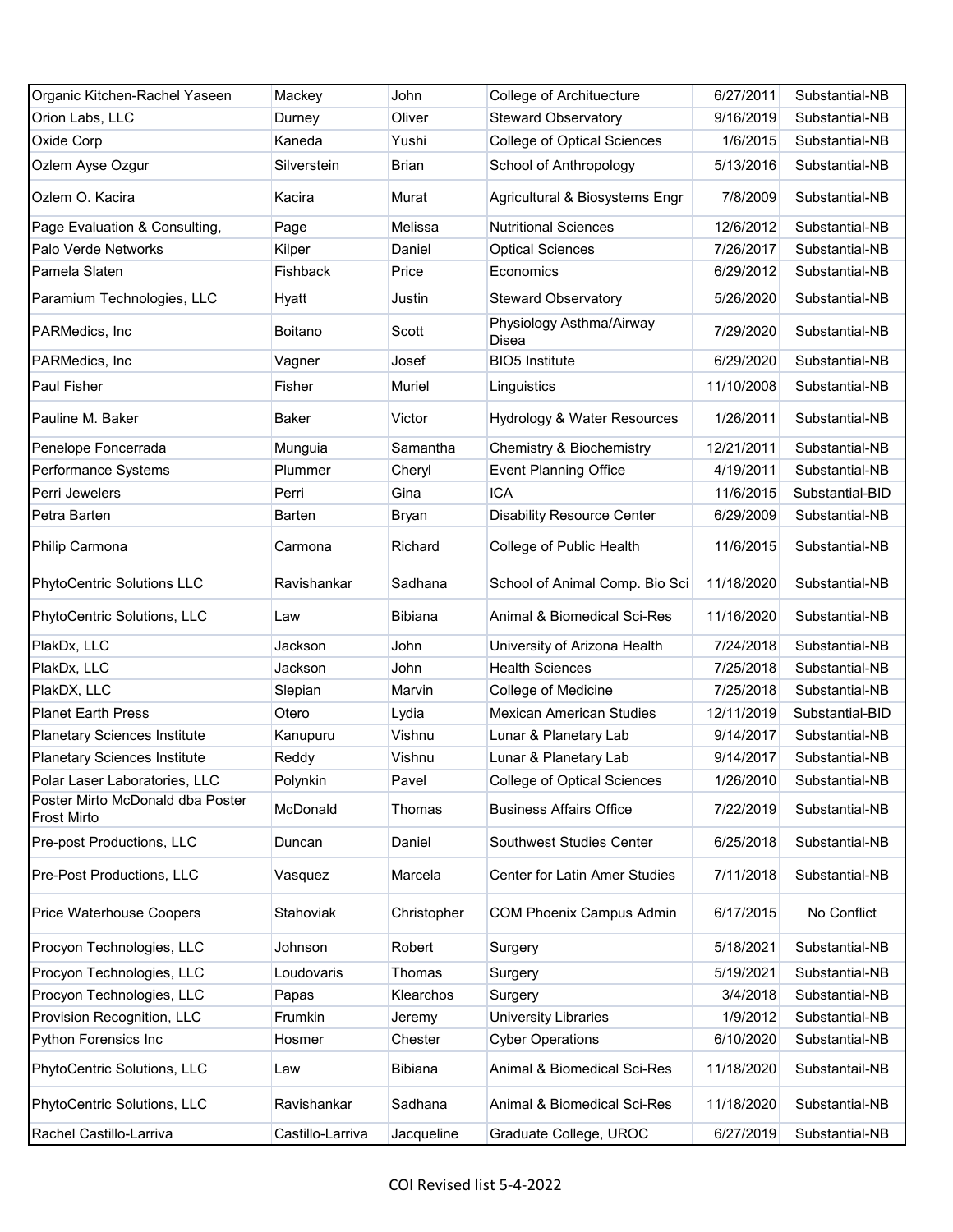| Rachel Deurloo                    | Shapiro            | Laurie           | Surgery & Neurosurgery                 | 6/15/2011  | Substantial-NB  |
|-----------------------------------|--------------------|------------------|----------------------------------------|------------|-----------------|
| Rae Sedo, LLC                     | Kraft              | Monica           | Medicine                               | 7/13/2019  | Substantial-NB  |
| RaeSedo                           | Ledford            | Julie            | Cellular & Molecular Medicine          | 7/1/2019   | Substantial-NB  |
| Rafael Camacho Jr.                | Godoy              | lleyn            | College of Architecture, PLAD          | 3/4/2020   | Substantial-NB  |
| Rafael Figueroa                   | Figueroa           | Alma             | Santa Cruz Cooperative Ext.            | 11/23/2011 | Substantial-NB  |
| Raise the Bar, LLC                | Fields             | Jennifer         | Research-Discovery & Innov             | 2/12/2017  | Substantial-NB  |
| Ralph Mohty                       | Mohty              | May              | <b>COM Phoenix Academic Affairs</b>    | 4/9/2018   | Substantial-NB  |
| Ranaco Corp                       | Reinthal           | Peter            | Ecology & Evolutionary Biology         | 2/3/2012   | Substantial-NB  |
| RASRx, LLC                        | Gaffney            | Kevin            | Pharmacology                           | 4/29/2019  | Substantial-NB  |
| RASRx, LLC                        | Rodgers            | Kathleen         | <b>AHSC Research Support</b>           | 5/1/2019   | Substantial-NB  |
| Ray Bertram                       | Bertram            | Ray              | <b>Steward Observatory</b>             | 4/12/2011  | Substantial-BID |
| Rebecca Barten                    | Sherman            | David            | School of Journalism                   | 4/10/2014  | Substantial-NB  |
| Rebecca McKee                     | Nead               | Benjamin         | <b>KUAT Communications Group</b>       | 12/12/2007 | Substantial-NB  |
| Redhawk Technologies              | Hawkins            | Malik            | Chemistry & Biochemistry               | 10/12/2009 | Substantial-BID |
| Regina Siquieros                  | Thomas             | Doreen           | <b>Human Resources</b>                 | 9/13/2013  | No Conflict     |
| Reglagene, LLC                    | Gokhale            | Vijay            | <b>BIO5</b> Institute                  | 4/17/2017  | Substantial-NB  |
| Reglagene, LLC                    | Hurley             | Laurence         | College of Pharmacy                    | 4/13/2017  | Substantial-NB  |
| Regulonix, LLC                    | Gohlke             | Vijay            | <b>BIO5</b> Institute                  | 3/29/2017  | Substantial-NB  |
| Regulonix, LLC                    | Khanna             | Rajesh           | Pharmacology                           | 3/28/2017  | Substantial-NB  |
| Regulonix, LLC                    | Khanna             | May              | Pharmacology                           | 3/29/2017  | Substantial-NB  |
| Rehnu, LLC                        | Angel              | Roger<br>(James) | <b>Steward Observatory</b>             | 5/17/2011  | Substantial-NB  |
| Rehnu, LLC                        | Strittmatter       | Peter            | <b>Steward Observatory</b>             | 5/17/2011  | Substantial-NB  |
| Rein Intergrative Health Coaching | Dwight             | Deanne           | College of Nursing                     | 6/15/2021  | Substantial-NB  |
| Resplandor International          | Fletcher           | Todd             | Disability & Psychoeducational         | 1/9/2017   | Remote          |
| Rev. Arthur A. Guenther           | Ferg               | Alan             | Arizona State Museum                   | 8/24/2010  | No Conflict     |
| Revelu College Consulting         | Gieszl             | Carly            | Presidential Events & Univ Cer         | 4/25/2019  | Substantial-BID |
| Revolute Robotics, LLC            | Sabet              | Sahand           | Aerospace & Mechanical Engr            | 4/23/2021  | Substantial-NB  |
| Rey Conrado Acosta                | Iriqui             | Jesus            | Aerospace & Mechanical Engr            | 3/20/2017  | No Conflict     |
| Rhumbline Media, LLC              | <b>Boesewetter</b> | Craig            | CALS Comm. And<br>Technologies         | 11/10/2020 | Substantial-NB  |
| Rhumbline Media, LLC              | Daly               | Kimberly         | Communications & Cyber Tech            | 11/11/2020 | Substantial-NB  |
| Rhumbline Media, LLC              | Gibbs              | Jonathan         | CALS Comm. And<br>Technologies         | 11/12/2020 | Substantial-NB  |
| Rhumbline Media, LLC              | Rahr               | Matthew          | CALS Comm. And<br>Technologies         | 11/10/2020 | Substantial-NB  |
| Rhumbline Media, LLC              | Sheehy             | Cody             | <b>CALS Communications &amp; Cyber</b> | 3/5/2019   | Substantial-NB  |
| Ribomed                           | Alberts            | David            | Arizona Cancer Center                  | 2/3/2012   | Substantial-NB  |
| Ricardo D. Martinez               | Martinez           | Daniel           | Department of Sociology                | 12/9/2013  | Substantial-NB  |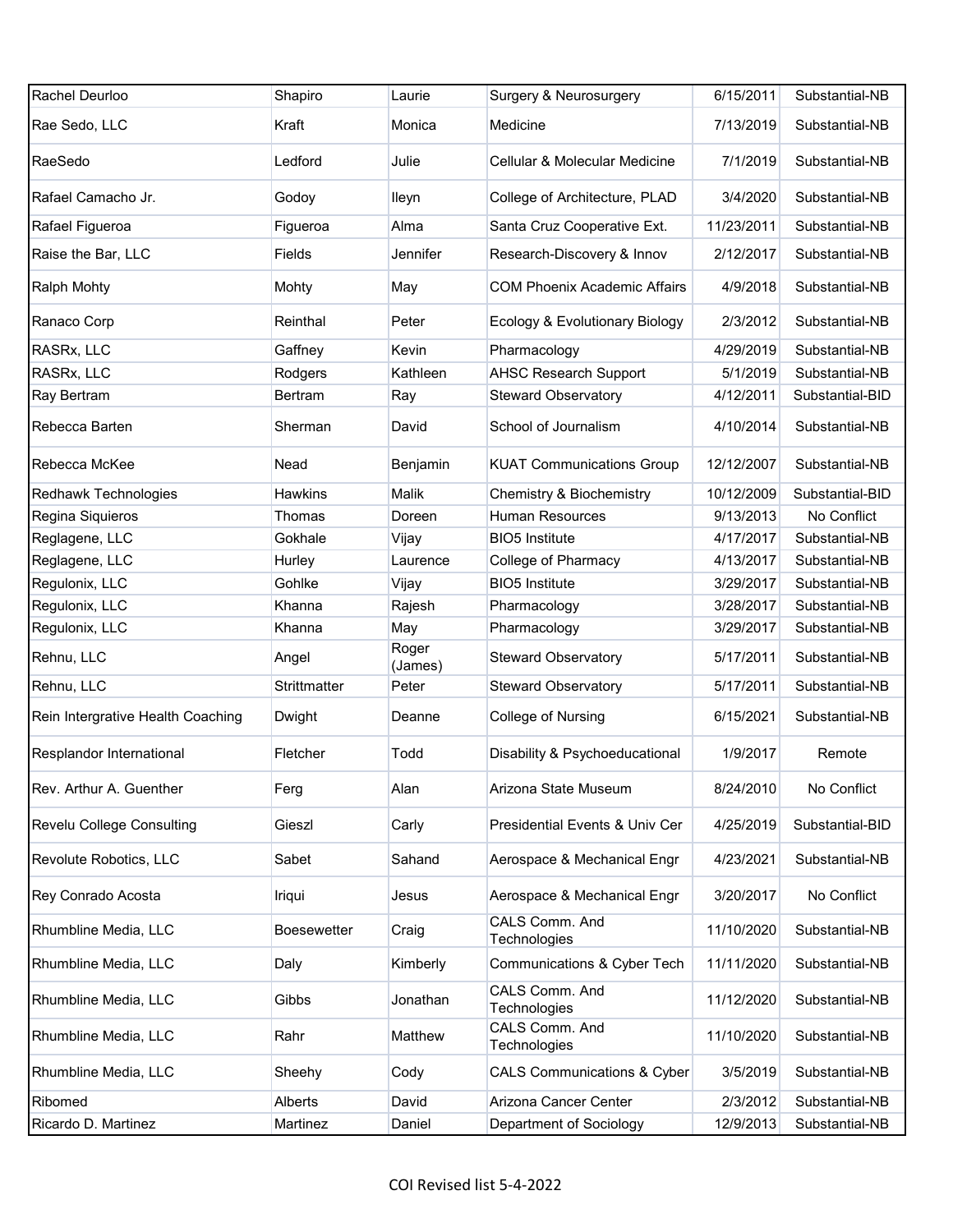| Richard A. Garcia, Jr.                      | Garcia         | Richard   | Administration, Athletics                     | 6/15/2011  | Substantial-NB  |
|---------------------------------------------|----------------|-----------|-----------------------------------------------|------------|-----------------|
| <b>Richard Bowman</b>                       | Bowman         | Melanie   | <b>Mathematics</b>                            | 9/12/2019  | Substantial-NB  |
| Richard Paremnt-Johnson                     | Johnson-Parent | Wendy     | Family and Community<br>Medicine              | 2/10/2020  | Substantial-NB  |
| Robert Rhode / Road Home                    | Rhode          | Robert    | Psychiatry                                    | 8/30/2021  | No Conflict     |
| Roger Barrett Miesfeld                      | Miesfeld       | Roger     | Chemistry & Biochemistry                      | 6/27/2019  | Substantial-NB  |
| Rory Morrison Colvin                        | Morrison       | Alisha    | <b>Law Administration</b>                     | 8/22/2018  | Substantial-NB  |
| Rose Hattab                                 | Hamdan         | Faraj     | Middle Eastern & North African                | 9/5/2018   | Substantial-NB  |
| Rose Hattab                                 | Hattab         | Mustafa   | <b>College of Agriculture</b>                 | 9/5/2018   | Substantial-NB  |
| Ruijia Li                                   | Li             | Peiwen    | Aerospace & Mechanical Engr                   | 8/12/2014  | Substantial-NB  |
| <b>SAGE Landscape Architecture</b>          | Field          | Jason     | <b>School of Natural Resources</b>            | 5/14/2008  | Substantial-NB  |
| Sam Beskind                                 | <b>Beskind</b> | Daniel    | Department Emergency<br>Medicine              | 2/1/2017   | Substantial-NB  |
| Samantha Gardner                            | Gardner        | Gene      | Large Binocular Telescope                     | 10/31/2019 | Substantial-NB  |
| Sandra Nagy                                 | Nagy           | Richard   | <b>Steward Observatory</b>                    | 7/2/2009   | Substantial-NB  |
| Santino Cristiani Photography               | <b>Barrow</b>  | Lisa      | <b>Human Resources</b>                        | 6/20/2016  | No Conflict     |
| Sara Niegocki                               | Niegocki       | Daniel    | <b>VP Student Affairs Enrollment</b>          | 8/14/2020  | Substantial-NB  |
| Sarah B. Carton                             | Carton         | Melissa   | Department of Surgery                         | 5/16/2017  | Substantial-NB  |
| <b>SCAD Media LLC</b>                       | Ganz           | Alexander | Department of German Studies                  | 2/26/2013  | Substantial-NB  |
| Scintillation Nanotechnologies LLC          | Aspinwall      | Craig     | Chemistry & Biochemistry                      | 2/5/2019   | Substantial-NB  |
| Scintillation Nanotechnologies LLC          | Janczak        | Colleen   | Chemistry & Biochemistry                      | 2/4/2019   | Substantial-NB  |
| Scrub-N-Clean, L.L.C.                       | Tellez         | Marco     | Yuma Valley Ag. Ctr<br>Entomology             | 6/18/2007  | Substantial-NB  |
| Sebastien Boving                            | Kersting       | Nicole    | <b>Educational Psychology</b>                 | 4/22/2010  | Substantial-NB  |
| Selznick Scientific Software                | Selznick       | Barbara   | School of Theatre Film & TV                   | 6/13/2012  | Substantial-NB  |
| SevaTechnology, LLC                         | Hariri         | Salim     | Electrical & Computer Engineer                | 8/16/2019  | Substantial-NB  |
| Seven Peaks Fence and Barn - Gary<br>Allred | <b>Brawley</b> | Nathan    | <b>Graham County Cooperative</b><br>Extension | 3/8/2022   | No Conflict     |
| Shahrokh Saeedi                             | Kielar         | Aneta     | Speech Language & Hearing                     | 1/26/2022  | Substantial-NB  |
| <b>Shalimar Rodgers</b>                     | Rodgers-Hunt   | Jill      | <b>UITS Admin/PACS</b>                        | 10/29/2019 | Substantial-NB  |
| <b>Shandiin Farrell</b>                     | Farrell        | Grey      | <b>Tribal Extension Programs</b>              | 6/26/2017  | Substantial-NB  |
| Shelbi Chino                                | Gachupin       | Francine  | Family & Community Medicine                   | 7/25/2018  | No Conflict     |
| Sheldon Fields                              | <b>Fields</b>  | Jennifer  | Flandrau Science Center                       | 2/3/2012   | Substantial-NB  |
| Shlomo & Vito's                             | Candrea        | John      | Administration, Athletics                     | 11/17/2010 | Remote          |
| Shu Ching Cheng                             | Reid           | Edward    | School of Music                               | 12/3/2021  | Substantial-NB  |
| Shyam Raghavan                              | Raghavan       | Srini     | Materials Science & Engr.                     | 6/7/2019   | Substantial-NB  |
| Sidecar Learning, LLC                       | Dewland        | Jason     | University Libraries                          | 10/19/2018 | Substantial-NB  |
| Sidecar Learning, LLC                       | Mery           | Yvonne    | University Libraries                          | 10/19/2018 | Substantial-NB  |
| Silver Oak Research                         | Goldberg       | Jeffrey   | College of Engineering                        | 11/23/2011 | Substantial-BID |
| Simply Noted                                | Elmore         | Calista   | Administration, Athletics                     | 7/29/2021  | Substantial-NB  |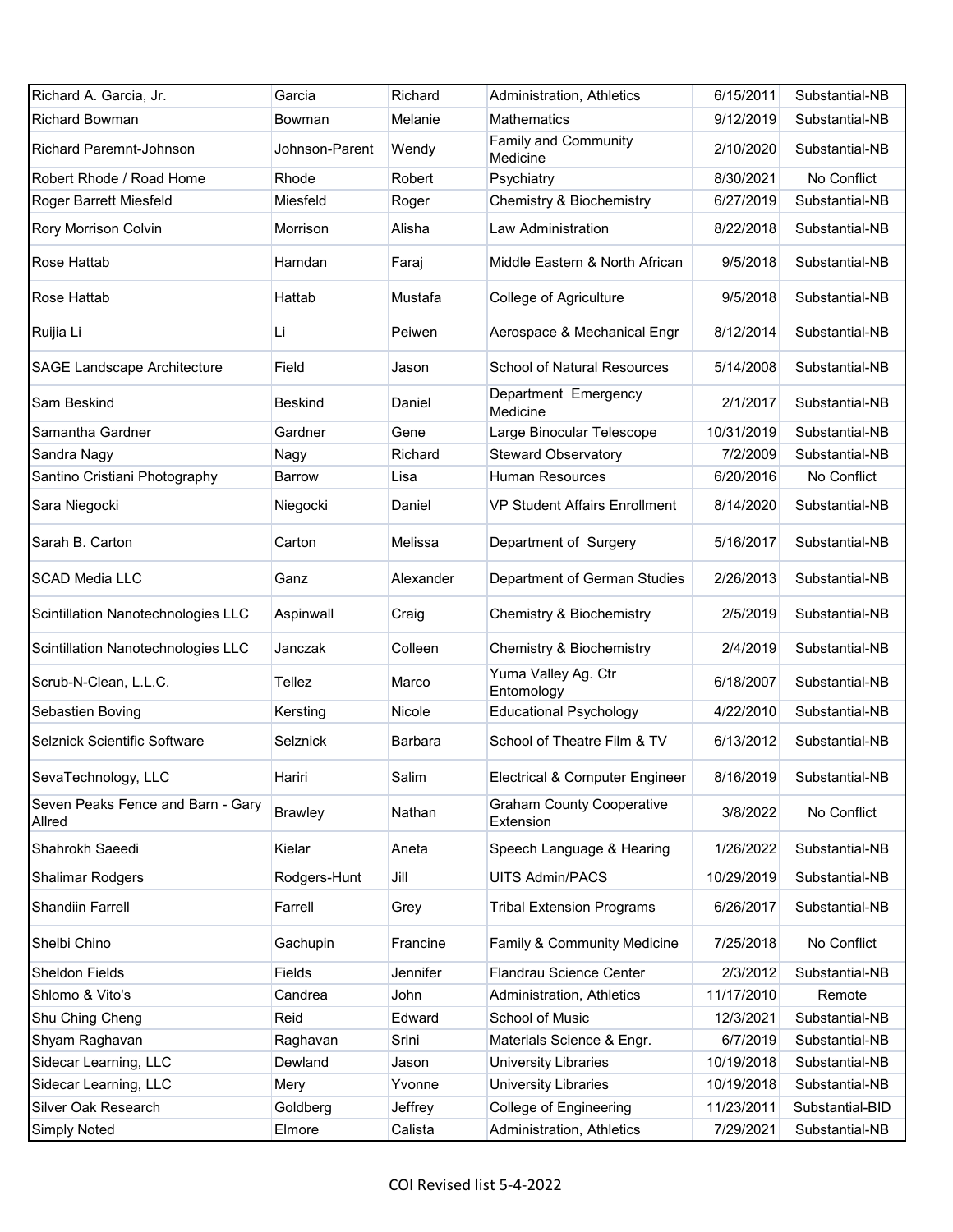| Siri Trumble                                           | Trumble              | Christopher | Department of Architecture         | 2/3/2012   | Substantial-NB  |
|--------------------------------------------------------|----------------------|-------------|------------------------------------|------------|-----------------|
| <b>Soltero Productions</b>                             | Ramirez              | Sylvia      | <b>CALS Administration</b>         | 12/17/2013 | Substantial-NB  |
| Sonora Bioconsulting LLC                               | Ryan                 | Anne        | <b>Family Medicine</b>             | 10/31/2018 | Substantial-NB  |
| Sonya Norma                                            | Malusa               | James       | <b>School of Natural Sciences</b>  | 12/16/2014 | Substantial-NB  |
| Soumo De                                               | De                   | Barun       | Pathology                          | 6/28/2012  | Substantial-NB  |
| Southern AZ Blues & Heritage                           | Mackey               | Rodney      | Planning Design & Construction     | 1/24/2011  | Remote          |
| <b>Southwest Decision Resources</b>                    | Fisher               | Lawrence    | School Natural Resources/Envir     | 5/15/2012  | Substantial-NB  |
| <b>Southwest Decision Resources</b>                    | Fisher               | Lawrence    | <b>School of Natural Resources</b> | 5/2/2013   | Substantial-NB  |
| Spendiarian & Willis Acoustics &<br>Noise Control LLC  | Law                  | Kevin       | <b>Steward Observatory</b>         | 7/30/2019  | Substantial-NB  |
| Stephanie Bybee DBA Sugar Skul                         | <b>Bybee</b>         | Stephanie   | <b>Bybee</b>                       | 6/1/2017   | Substantial-BID |
| Steve Brookbanks Pool Care LLC                         | <b>Brookbanks</b>    | Karen       | Procurement & Contracting          | 9/22/2017  | Substantial-NB  |
| Steven McKnight, LLC                                   | Johnson              | Debra       | Planning Design & Construction     | 8/9/2012   | Substantial-NB  |
| Steven Meckler Photographer                            | Meckler              | Edeltraud   | Pediatrics                         | 4/23/2015  | Substantial-NB  |
| <b>Stuart Moody</b>                                    | Jaeger               | Elizabeth   | <b>Teaching Learning Sociocult</b> | 9/27/2021  | Substantial-NB  |
| Sue Olson Shinn                                        | Shinn                | Jerry       | Procurement & Contracting          | 5/1/2012   | Substantial-NB  |
| Sunrise Human Technology LLC                           | Wu                   | Changxu     | Systems & Industrial Engineer      | 2/20/2019  | Substantial-NB  |
| SuperGen/Astex                                         | <b>Alberts</b>       | David       | Arizona Cancer Center              | 2/3/2012   | No Conflict     |
| <b>Susy Chavez</b>                                     | Magaña               | Maurice     | <b>Mexican American Studies</b>    | 10/9/2019  | Substantial-NB  |
| Sydney Viscusi                                         | Viscusi              | Chad        | <b>Emergency Medicine</b>          | 3/3/2018   | Substantial-NB  |
| Synthesis-Scotty Johnson                               | Weakly               | Jannelle    | Arizona State Museum               | 11/8/2010  | Substantial-NB  |
| <b>Taliesin Sutton</b>                                 | Predick              | Katherine   | School of Natural Resources        | 11/20/2019 | Substantial-NB  |
| Tanque Ranch, LLC                                      | <b>Brawley</b>       | Nathan      | <b>Graham County Extension</b>     | 3/23/2022  | Substantial-NB  |
| <b>Teleport Pharmaceuticals, LLC</b>                   | Falk                 | Torsten     | Neurology                          | 4/29/2021  | Substantial-NB  |
| Teleport Pharmaceuticals, LLC                          | Polt                 | Robin       | Chemistry & Biochemistry           | 10/28/2019 | Substantial-NB  |
| Teleport Pharmaceuticals, LLC                          | Streicher            | John        | Pharmacology                       | 8/18/2017  | Substantial-NB  |
| TeraVision, Inc.                                       | Golish               | Dathon      | Electrical & Computer Engineer     | 1/12/2011  | Substantial-NB  |
| TeraVision, Inc.                                       | Miller               | Douglas     | Large Binocular Telescope          | 1/12/2011  | Substantial-NB  |
| TeraVision, Inc.                                       | Walker               | Christopher | Astronomy/Steward<br>Observatory   | 1/12/2011  | Substantial-NB  |
| Teresa Carpenter                                       | Carpenter            | James       | <b>Disability Resource Center</b>  | 4/15/2008  | Substantial-NB  |
| Teresa Gonzalez                                        | Gomez de<br>Gonzalez | Julieta     | SBS/ English                       | 3/15/2016  | Substantial-NB  |
| <b>Terri Gay</b>                                       | Schuchardt           | Maria       | Dept. of Planetary Sciences/LP     | 12/8/2011  | Substantial-NB  |
| Tgen Drug Development                                  | Hu                   | Chengcheng  | Epidemiology/Biostatistics         | 8/11/2011  | Substantial-NB  |
| The Child Learning Center - Wind on<br>Words Preschool | Jensen               | Carole      | Speech Language & Hearing          | 6/13/2019  | Substantial-NB  |
| TheraCea Pharma LC                                     | Daryaei              | Iman        | Chemistry & Biochemistry           | 2/20/2020  | Substantial-NB  |
| TheraCea Pharma, LC                                    | Howison              | Christine   | AZ Rsch Labs-Interdisciplinary     | 5/1/2019   | Substantial-NB  |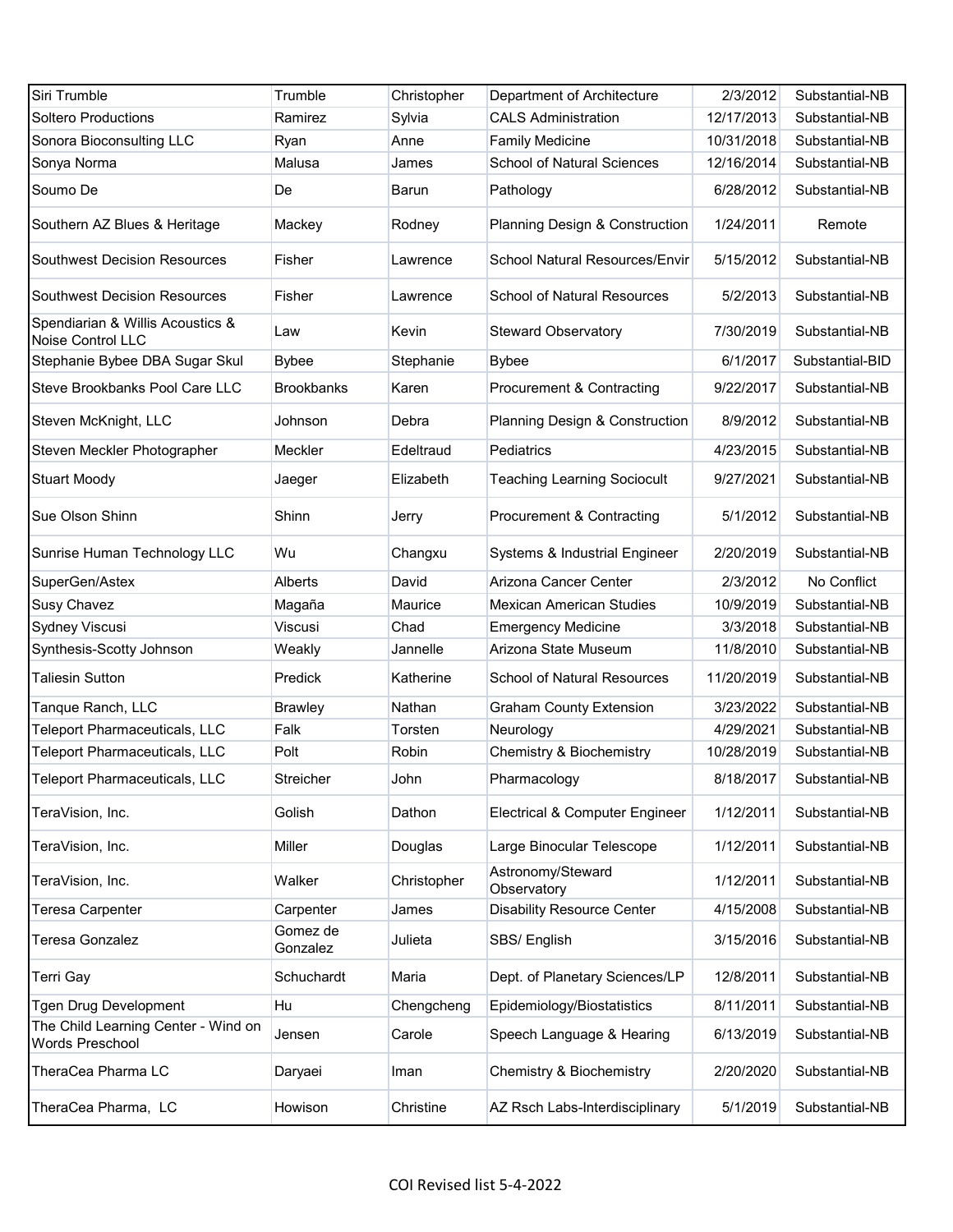| <b>Therese McDonald</b>                          | McDonald                     | Daniel     | Pima County Cooperative Ext        | 10/5/2009  | Substantial-NB  |
|--------------------------------------------------|------------------------------|------------|------------------------------------|------------|-----------------|
| <b>Thomas Gribble</b>                            | Tackman                      | Allison    | Psychology                         | 9/30/2021  | Substantial-NB  |
| <b>Thomas Miller</b>                             | Miller                       | Regla      | Spanish & Portuguese               | 10/27/2005 | Substantial-NB  |
| <b>Timothy Bustamante</b>                        | Loebs-<br><b>Bustamante</b>  | Sheila     | College of Medicine IT             | 2/26/2018  | Substantial-NB  |
| TIPD, LLC                                        | <b>Blanche</b>               | Pierre     | <b>Optical Sciences</b>            | 6/6/2017   | Substantial-NB  |
| TIPD, LLC                                        | LaComb Jr.                   | Lloyd      | <b>College of Optical Sciences</b> | 4/5/2019   | Substantial-NB  |
| TIPD, LLC                                        | Norwood                      | Robert     | <b>College of Optical Sciences</b> | 7/14/2017  | Substantial-NB  |
| TIPD, LLC                                        | Peyghambarian                | Nasser     | <b>College of Optical Sciences</b> | 6/19/2017  | Substantial-NB  |
| TIPD, LLC                                        | Temyanko                     | Valery     | <b>Optical Sciences</b>            | 6/21/2017  | Substantial-NB  |
| The Art of Change Agency/Adela<br>_icona         | Lee                          | Jamie      | School of Information              | 6/4/2021   | Substantial-NB  |
| Tobi L. Taylor                                   | Ferg                         | Alan       | Registar's Office                  | 5/4/2018   | Substantial-NB  |
| Topical Technologies, Inc.                       | Alberts                      | David      | Arizona Cancer Center              | 2/3/2012   | Substantial-NB  |
| <b>Todd Poelstra</b>                             | Day                          | Sally      | School of Music                    | 2/16/2022  | Substantial-NB  |
| Tphotonics, Inc.                                 | Fallahi                      | Mahmoud    | <b>College of Optical Sciences</b> | 5/30/2018  | Substantial-NB  |
| Tphotonics, Inc.                                 | Hessenius                    | Chris      | <b>College of Optical Sciences</b> | 5/30/2018  | Substantial-NB  |
| Transcomm, LLC                                   | Fatas                        | Jaime      | Spanish & Portuguese               | 2/15/2012  | Substantial-NB  |
| Trinity Antivenoms, LLC                          | Nielsen                      | Vance      | Anesthesiology                     | 2/15/2021  | Substantial-NB  |
| TruthSarita, LLC                                 | Gonzales                     | Jennifer   | Dean of Students Office            | 5/6/2019   | Substantial-NB  |
| <b>Tucson Microwave Innovations</b>              | Liang                        | Min        | Electrical & Computer Engineer     | 4/17/2017  | Substantial-NB  |
| <b>Tucson Microwave Innovations</b>              | Xin                          | Hao        | Electrical & Computer Engineer     | 3/21/2017  | Substantial-NB  |
| <b>Tucson Sino Choir</b>                         | Lang                         | Larry      | Office of Global Initiatives       | 11/30/2016 | Substantial-NB  |
| <b>Tucson Vibe</b>                               | <b>Brooks</b>                | Zachary    | <b>GPSC- Dean of Students</b>      | 6/26/2014  | Substantial-NB  |
| Uncloudy Studios Limited Company,<br>LLC         | Sanchez                      | Deanna     | <b>BIO5</b> Institute              | 5/10/2021  | Substantial-NB  |
| United Strategies Virtual Mark                   | Martinez                     | Roberto    | <b>UITS-Network Tech Solutions</b> | 6/29/2017  | Substantial-NB  |
| uPetsia Inc                                      | Lyons                        | Eric       | <b>Plant Sciences</b>              | 11/6/2020  | Substantial-NB  |
| uPetsia Inc                                      | <b>Baltrus</b>               | David      | School of Plant Sciences-Res       | 11/24/2020 | Substantial-NB  |
| US Biotest                                       | Rodgers                      | Kathleen   | Pharmacology                       | 1/20/2018  | Substantial-NB  |
| Utter Linguistics, LLC                           | Radillo-Diaz                 | Irene      | Spanish & Portuguese               | 3/29/2012  | Substantial-NB  |
| Vania Carlon                                     | Carlon                       | Cecilia    | <b>SERSP</b>                       | 7/30/2008  | Substantial-NB  |
| Vasudha Narayanan                                | Narayanan                    | Desika     | Astronomy                          | 5/25/2012  | Substantial-NB  |
| Ventana Medical                                  | Aspinall                     | Keith      | BIO <sub>5</sub>                   | 9/26/2012  | Substantial-NB  |
| Veronica Fletcher                                | Fletcher                     | Todd       | Disability & Psychoeducational     | 4/9/2013   | Substantial-NB  |
| Veronica Fletcher                                | Fletcher                     | Todd       | Disability & Psychoeducational     | 4/19/2013  | Substantial-NB  |
| Veronica R Branson Photography                   | Rodriguez-<br><b>Branson</b> | Veronica   | Office of Instruction & Assesm     | 10/30/2015 | Substantial-BID |
| Vicky Randall Professional Wait Staff<br>Service | Capossela                    | Bernadette | Water Resources Research<br>Cntr   | 9/11/2018  | Substantial-NB  |
| Western Slope Study Group Inc                    | Dohm                         | Michael    | <b>Orthopaedic Surgery</b>         | 1/15/2014  | Substantial-NB  |
| WhiteSpace Enterprise Corp                       | Zenhausern                   | Frederic   | Cntr for Applied Nanobiosci        | 5/23/2018  | Substantial-NB  |